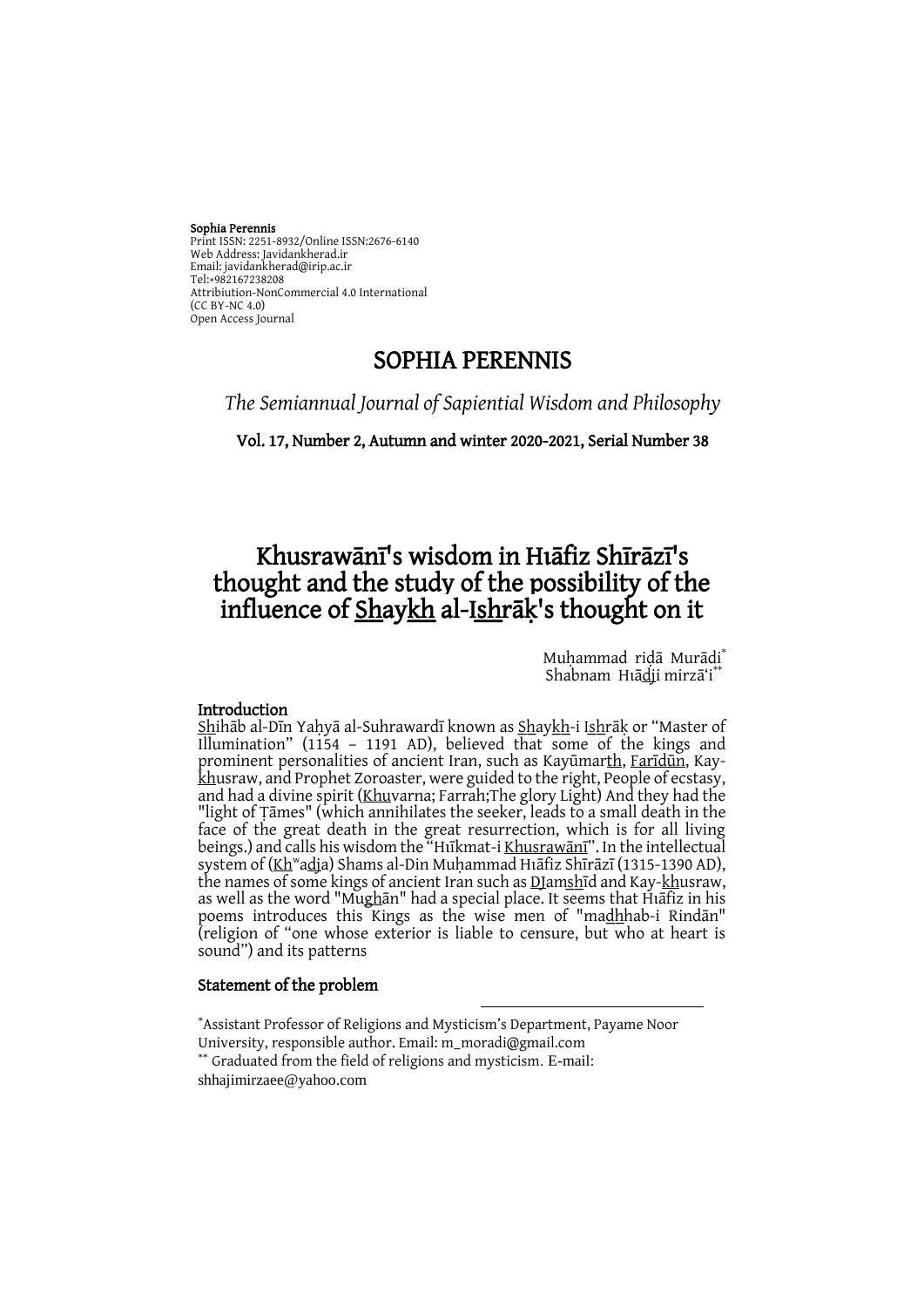Although there is no doubt about the authenticity of Hastiz's system of thought, the idea in which Khusrawānī's Figures play a role is one of the things that put Hiafiz next to **Shaykh**-i Ishrak and because of the temporal precedence, the possibility of Enlightenment Wisdom's influence on Huafiz's thought. The subject of this article is to examine this section of the commonalities and differences between the wisdom of Khusrawani Shaykhi Ishrāķ and Hiāfiz Shirazi. In this study, it will be determined that "each of the ancient kings of Iran; "What role do they play in Huafiz's intellectual system and Suhrawardī's Enlightenment wisdom, and what are the sources of their thought in this regard?" Also, "What is the place of the thought and word "Mughān" in each of Hıāfiz's thoughts and thoughts of <u>Sh</u>ay<u>kh</u>-i Ishrāķ?" And "Is it possible for Shaykh-i Ishrāķ's thoughts to influence Huafiz or not?"

#### Method

To identify this part of Khusrawānī's wisdom of Haafiz, the author first examined the names of the kings mentioned in his poems (Diwan) and identified kings such as DJamshīd, Kay-khusraw and their spiritual successor, Iskandar (Alexander the Great) who play an important role in his thought. Then, search for the history and position of their dignity in Zoroastrian Sacred Scriptual and texts (including different parts of Avesta and literature called Pahlavi) and the history and literary culture of the early Islamic period of Iran, and then search for the importance and position of each of these kings. It has been studied both in the works of Shaykh-i Ishrāk and in the poems of Haafiz. Also, the most important paradigmatic words of the names of these kings (*DJām-i DJam* and *DJām-i Djah*ā*n B*ī*n*; A cup where the state of the universe and the unseen are visible, and Iskandar Mirror) in the mentioned texts and the works of these two thinkers have been studied. Finally, the word Mughān and its syntagmatic words, which were among the prominent words in Haafiz's intellectual system, were examined along with the reason for Hiafiz's acceptance and Suhrawardi's reluctance to Mughan and its religion.

#### Research Findings

Khusrawānī's wisdom of Hīafiz is fundamentally different from Khusrawānī's wisdom of Suhrawardī due to the presence of personalities such as Djamshid and Iskander, as well as the position he gives to Mughan in his system of thought. What Suhrawardī has said about the ancient kings of Iran in his works is more compatible with Zoroastrian sacred scriptures. He does not place the name of Djamshid alongside the letters of other idealistic Iranian kings and Fahlavi scholars because of the sins attributed to him by religious texts. He acquits Zoroaster of his belief in duality without quoting the hymns of the Gathās and introduces him as a disseminator of ideas about Khuvarna and light. He also makes no effort to purify the Madjūs (Dualists and claimants of following Zoroaster) and, contrary to the opinion of his philosophical commentators, Shahrazūrī (13th century AD) and Ḳuṭb al-Dīn Shīrāzī (1236- 1311 AD), adheres to ancient Persian texts and despite Iskandar's enjoyment of Greek wisdom, Suhrawardī does not place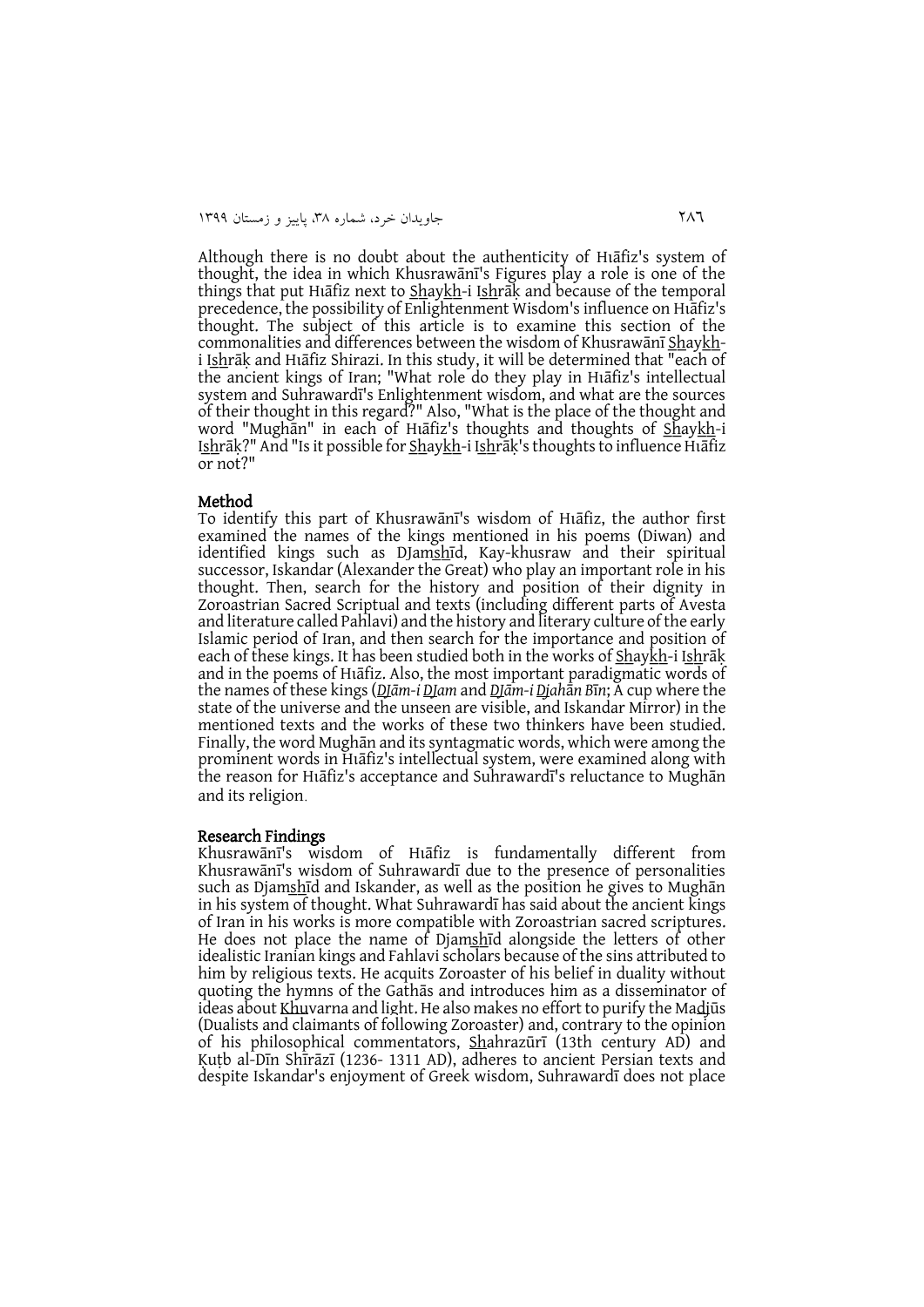him among the sages who benefited from the Khamīreh-e Azalī (eternal dough). But Hīāfiz, unlike <u>Sh</u>ay<u>kh</u>-i I<u>sh</u>rāķ, is adheres only to post-Islamic Iranian literature and culture and its mystical literature and in his poems, Djams̲h̲īd and Iskander have an acceptable face and in his intellectual system, Mughān are introduced as clerics of Rindān religion. Therefore, the possibility of Hiafiz being influenced by Khusrawānī's wisdom in his system of thought is completely ruled out.

#### References

- The Holy Quran. Arabic
- $\overline{\text{A}$ dhar Farnbagh, and  $\overline{\text{A}$ dhar Bad, Dinkard's third book, second book, translated by F. Fazilat, first edition, Mehraein Publications, Tehran, 2003. Persian
- ʿĀlīkhāni, Bābak, Suhrawardī and Ancient Iran, summary and explanation of the second volume of the book "Islam in the land of Iran" written by Henry Corban, translated by Riḍā Kūhkan and Zeinab Pūdineh Aḳa'i, 2019, pdf version. Persian
- ʿĀlīkhāni, Bābak, "*Eternal dough in the eyes of Suhrawardī and Rene Guenon*", Djāvidan Khirad, No. 27, Spring and Summer 2015, pp. 112- 91. Persian
- Al-Masʿūdī, 'Ali Ibn Al-Hussayn, Murū<u>d</u>j al-<u>dh</u>ahab, Volume One, translated by Abulḳāsim Pāyandeh, Scientific and Cultural Company, Tehran, 1995. Persian
- Al-S̲h̲ahrastānī, Abu 'l-Fatḥ Muḥammad b. ʿAbd al-Karīm[, al-Milal wa](https://referenceworks.brillonline.com/entries/encyclopaedia-of-islam-2/al-milal-wa-l-nihal-SIM_5198?s.num=0&s.f.s2_parent=s.f.book.encyclopaedia-of-islam-2&s.q=al-Milal+wa+l-nihal%2C)  'l[-ni](https://referenceworks.brillonline.com/entries/encyclopaedia-of-islam-2/al-milal-wa-l-nihal-SIM_5198?s.num=0&s.f.s2_parent=s.f.book.encyclopaedia-of-islam-2&s.q=al-Milal+wa+l-nihal%2C)ḥal, research by Mohammad Sayyid Kilani, Dar Sa'b, Beirūt, 1986. Arabic
- Āria, Ghulam'ali, Introduction to the History of Religions, Third Edition, Paya Cultural and Publishing Institute, Tehran, 2010. Persian
- Avesta; The oldest Iranian Hymns and texts, report and research by Djalil Dustkhah, two volumes, Morvarid Publications, Tehran 1995. Persian
- Corban, Henry, Islam in the Land of Iran (Suhrawardī and the Platonists of Iran), translated by Riḍā Kūhkan, Research Institute of Iranian Wisdom and Philosophy, Tehran, 2011. Persian
- Dadagi, Farnbagh, the Bundahishn, Reporter Mehrdad Bahar, Tūs Publications, Tehran, 1990. Persian
- Dehkhudā, 'Aliakbar, Dictionary, Internet version.Persian
- Djalali Mughaddam, M, Zarvanism, Tehran, 1993. Persian
- Divān-i Hīāfiz, based on Ķazvini-Ghani version. Electronic version of word. Persian
- Dūstkhāh, Djalil, "*Appendix*", Avesta Volume II, Morvarid Publications, Tehran 1374, pp. 1092- 893. Persian
- Fatā, Hūshang, Hīafiz, Ishraq and Shaykh-i Ishrāk, Navid Shīrāz, Shīrāz, 2010. Persian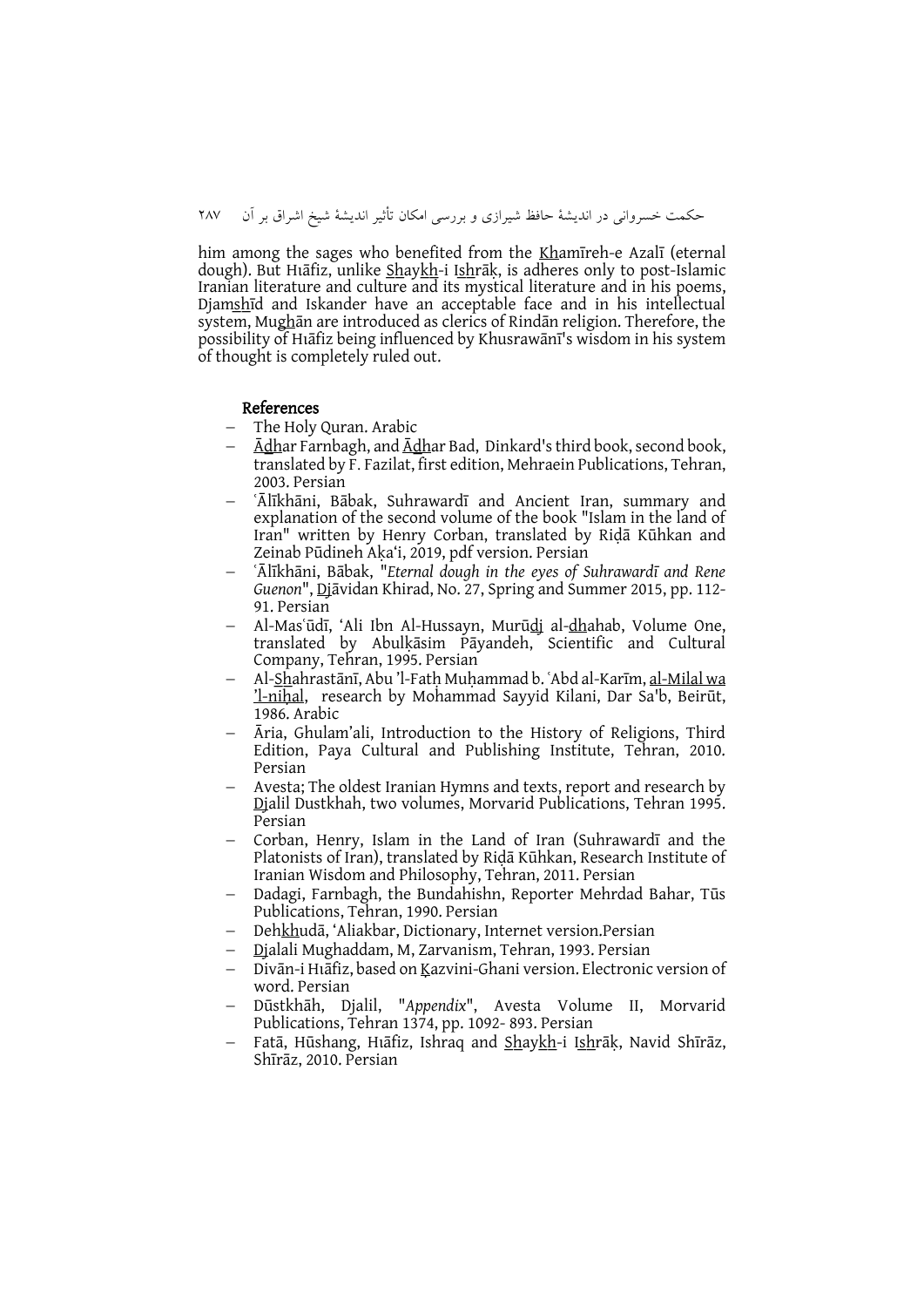- Firdawsi, Hakim Abulḳāsim, Shāh-nāmah, seventh edition, Amir Kabir Publishing Institute, Tehran, 1990. Persian.
- Hinnells, John Russell, Persian Mythology, translated by Zhaleh Amūzigar, Aḥmad Tafazzulī, third edition with revision, Chishmeh Publishing, Tehran, 1994. Persian
- Khāliḳī Muṭ[la](https://referenceworks.brillonline.com/entries/encyclopaedia-of-islam-2/mutlak-SIM_5675?s.num=0&s.f.s2_parent=s.f.book.encyclopaedia-of-islam-2&s.q=mutlak)ḳ, Jalal, "Kay-khusraw and Cyrus", Iranology, No. 25, 1995, pp. 170-158. Persian
- Ibrahimi Dinani, Ghulamhussayn, Radius of Thought and Intuition in Suhrawardi Philosophy, Hukmat Publications, Tehran, 2009. Persian
- Izutsu, Toshihiko, God and Man in the Qur'an, translated by Ahmad Ārām, fifth edition, Enteshar Co., Tehran, 2002. Persian
- Izutsu, Toshihiko, Ethical-Religious Concepts, translated by Fereydoun Badraie, third edition, Farzan Publishing, Tehran, 2015. Persian
- Moin, Muḥammad, Mazdayasna and Persian Literature, University of Tehran Publishing Institute, Tehran, 1947. Persian
- Mudjtabā'i, Fathullāh, The beautiful city of Plato and the ideal empire in ancient Iran, from the publications of the Cultural Association of Ancient Iran, Tehran, 1973. Persian
- Murtaḍawī, Manūchihr, Hīafiz School or Introduction to Hīafiz Studies, Tūs Publications, Tehran, 1986. Persian
- Oshidari, Djahangir, Mazdisna Encyclopedia (Explanatory Dictionary of Zoroastrianism), Markaz Publishing, Tehran, 2015. Persian
- Safā, Zabihollāh, Epic composing (Huamāsa sura'i) in Iran, from the oldest period of history to the fourteenth century AH, Amir Kabir Press Institute, Tehran, 1954. Persian
- Suhrawardī, Shahāb al-Din, Collection of Shaykh-i Ishrāķ's Works, Volumes I and II, Correction and Introduction by Henry Corban, Institute for Cultural Studies and Research (Research Institute), Second Edition, Tehran, 1993. Arabic
- Suhrawardī, Shahāb al-Din, Collection of Shaykh-i Ishrāķ's Manuscripts, Volume 3, Correction, annotation and introduction by Sayyid Hussain [Na](https://referenceworks.brillonline.com/entries/encyclopaedia-of-islam-2/abu-nasr-DUM_0091?s.num=2&s.f.s2_parent=s.f.book.encyclopaedia-of-islam-2&s.q=Nasr)ṣr, Institute of Cultural Studies and Research (Research Institute), Second Edition, Tehran, 1993. Persian
- Suhrawardī, Shahāb al-Din, Collection of <u>Sh</u>ay<u>kh</u>-i I<u>sh</u>rāķ's Manuscripts, Volume 4, Edited by Nadjaf kuli Hiabibī, Institute of Humanities and Cultural Studies, Tehran, 2001. Arabic
- Suhrawardī, Shahāb al-Din, The Wisdom of Illumination, translation and commentary by Sayyid dia'far Sadidjādī, University of Tehran Press, Tehran, 1987. Persian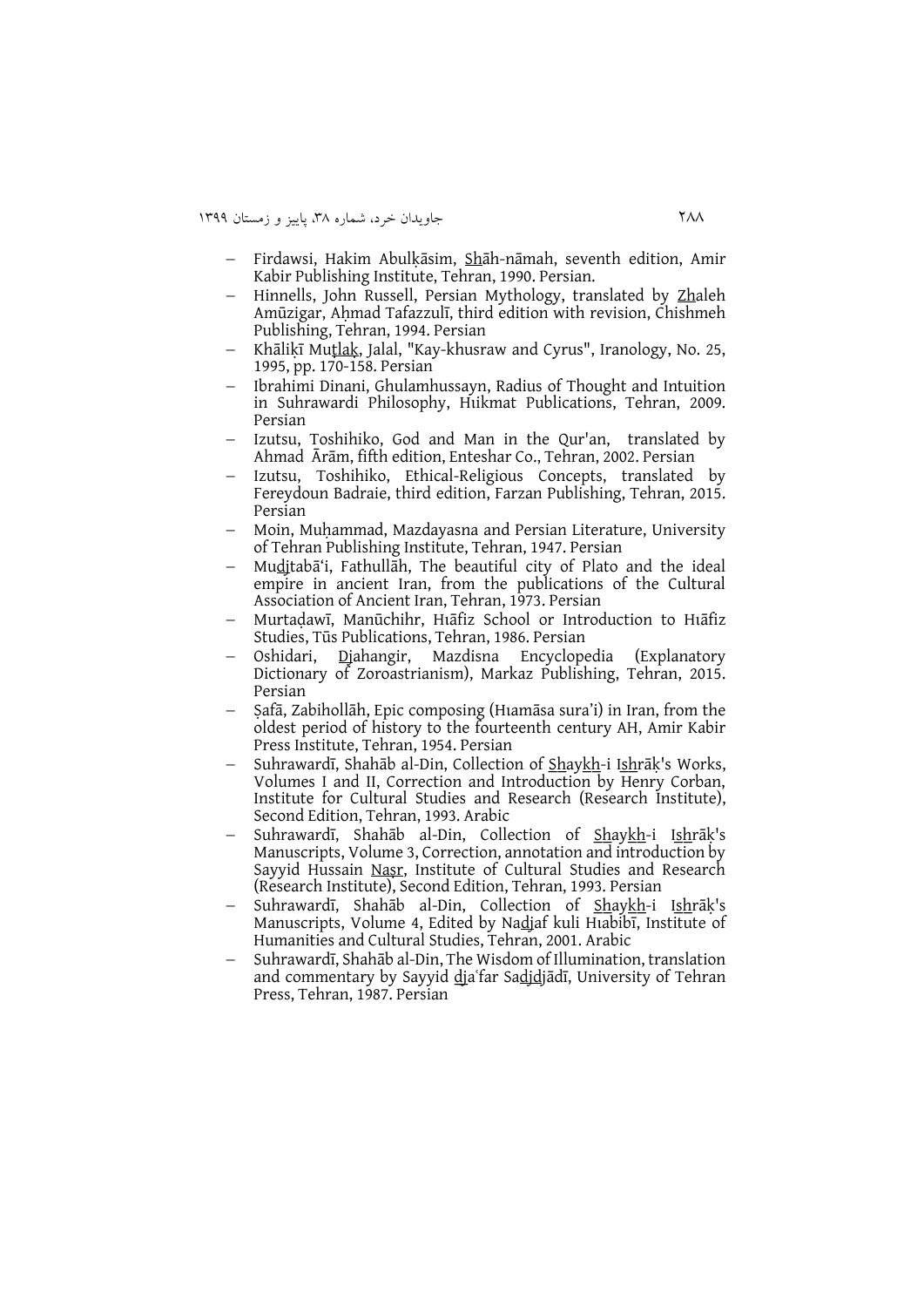#### **مجله علمی جاویدانخرد، شماره ،83 پاییز و زمستان ،9811 صفحات -532 893**

**حکمت خسروانی در اندیشة حافظ شیرازی و بررسی امکان تأثیر اندیشة شیخ اشراق بر آن**

چکیده

**\* محمدرضا مرادی شینم حاجیمیرزایی\*\***

> شهاب الدين سهروردی از میراث عرفانی ايران باستان و حکمت خسروانی آن در طرح عظیم فلسفه اشراق خود استفاده کرده است. دو قرن پس از او، خواجه حافظ شیرازی نیز از عبارات متعددی بهره گرفت که به همان فرهنگ تعلق دارد. نويسنده اين مقاله واژههای متعددی از نظام فکری اين دو متفکر را، بررسی نموده است تا میزان تأثیر پذيری حافظ از شیخ اشراق را نشان دهد. در اين بررسی، مراجعه به کتب دينی مربوط به فرهنگ ايران باستان، آثار شیخ اشراق و ديوان اشعار حافظ مورد توجه بوده است. نويسنده با استفاده از چگونگی کاربرد آن واژهها، رابطهی جانشینی )paradigmatic ) و رابطهی همنشینی )syntagmatic )و در نهايت معرفی درون متنی اين کلمات و کلمات وابسته طرحی کلّی از حکمت خسروانی در انديشهی حافظ ارائه کرده و نشان داده است که حکمت خسروانی او، با وجود مشترکاتی که با انديشههای شیخ اشراق دارد، از استقالل و استحکام ويژهای برخوردار است.

**کلید واژهها**: حافظ، شیخ اشراق، حکمت خسروانی، مذهب رندان،

**.** \* )نويسننن نده مسننن ول( عضنننو ه یأت علمی دانشننن گاه پ یام نور، نويسننن نده مسننن ول. را يا نا مه: m\_moradi@pnu.ac.ir \*\* دانشآموخته کارشناسی ارشد اديان و عرفان. رايانامه: com.yahoo@shhajimirzaee تاريخ دريافت: ١٣٩٩/٩/٣٠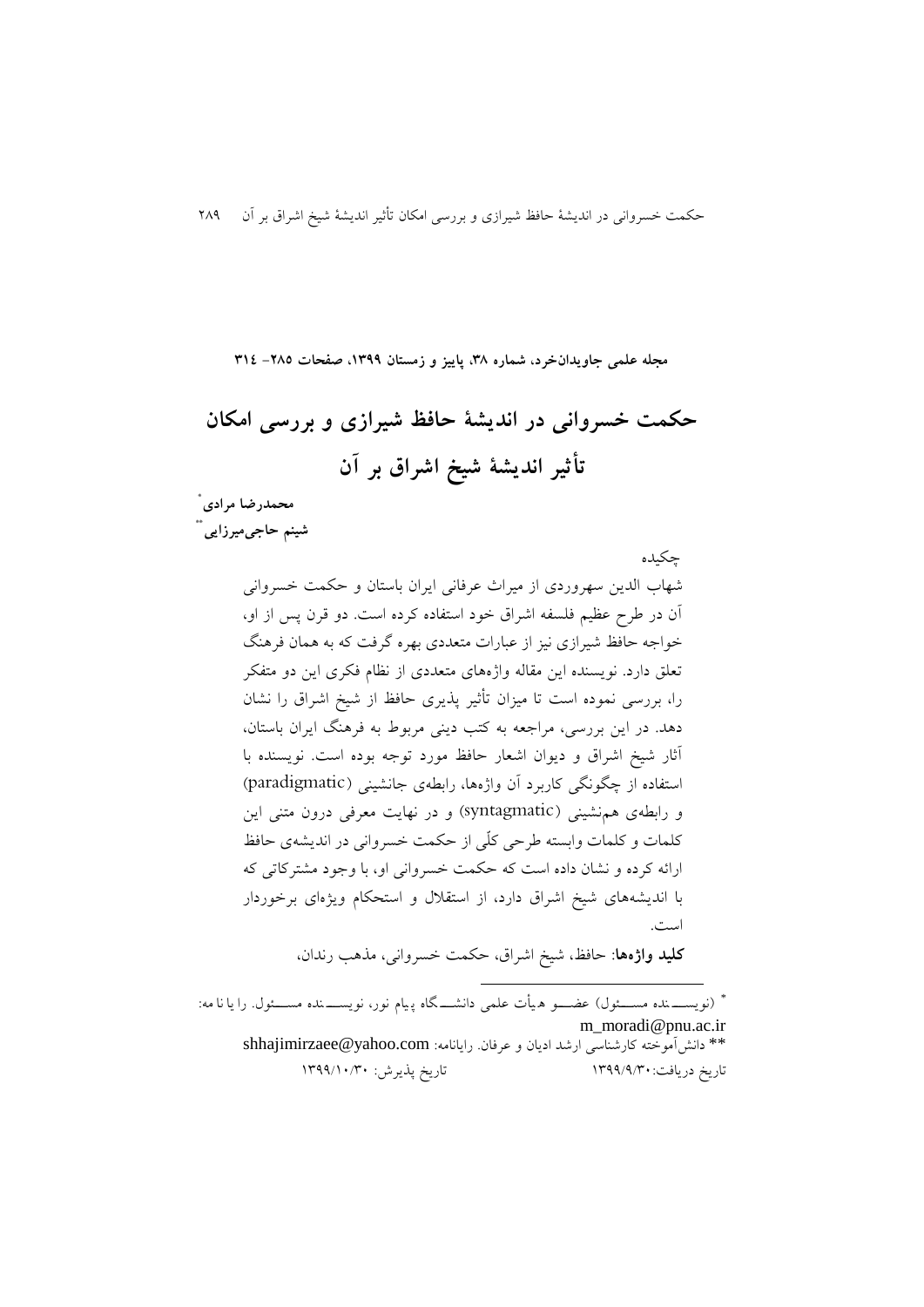شهاب الدين يحیی سهروردی، مشهور به شیخ اشراق )782 - 741 هن ق/ 9919 - 9974م(، حکیم و متأله ايرانی، بنیانگذار حکمت اشراق در تاريخ فلسفة اسالمی است. شیخ شهاب الدين، بدون آنکه داعیة نژادپرستی يا میهنپرستی داشته باشد، بر اين باور بود که: در میان فُرس (ايرانيان باستان)، امّتی بودند که به حق راه يافته و بر پايهٔ حق عدالت میeرزیدند. اینان حکیمانی فاضل بودند و مشابهتی با مجوس<sup>۱</sup> [زردشتیان معتقد به ازلیت اهوره مزدا و اهریمن؛ (در اینجا مجوس افراطی)] نداشتند...».' (۱۳۸۰: ۱۲۸؛ نکن.. کربن، :9813 18؛ عالیخانی، :9818 پ69(. شیخ اشراق، اين جماعت را- که برخوردار از »خُوَرنَه؛ خُرّه؛ فَرّه«ی ]ايزدی[ )نکن. کربن، :9813 ،922 -671 678( و »نور 8 طامس« بودند ):9826/9 -738 736( - »فهلويان« نام نهاد. پادشاهان خجستهای چون؛ کیومرث، فريدون، کیخسرو ):9826/9 -8 736( که پیش از زردشت بودهاند و جاماسب (شاگرد زردشت)، فرشاوشتره يا فرشادشير (برادر جاماسب) و بزرگمهر (وزير خسرو انوشیروان) از جمله حکیمان ایران باستان هستند (١٣٧٢/٢: ٣٠١). بنابر باور سهروردی، در میان اين حکیمان، کیخسرو از جايگاه ويژهای برخوردار است. جام گیتی نمای، که هر احوال که خواستی؛ اعم از کائنات يا مغیبات، در آن قابل مشاهدت است، از آنِ اوست. عالوه بر اين، کیخسرو کسی است که مراحل سیر و سلوک را طی کرده و به سرچشمة حیات دست يافته است. شیخ اشراق، به اعتبار کیخسرو و جايگاهی که او در حکمت فهلويان دارد، حکمای اهل خلسه را - که پس از وی آمدهاند- و بسیاری از بزرگان صوفیه در دورة اسالمی مانند؛ بايزيد بسطامی، منصور حلّاج و ابوالحسن خرقانی و پس از آنها تا به امروز، «خسروانیان» و حکمت ايشان را هم «حکمت خسروانی» ناميده است. بنابر نظر سهروردی، »زردشت« پیامبر بلند مقام ايرانی نیز از زمرة حکیمان خسروانی است. در انديشة شیخ اشراق، اهل معنا محدود به حکمای ايران باستان نیست بلکه تبار ايشان در اکناف پهنة گیتی پراکنده است. در واقع رسالت برجستة او در طرح عظیم همهٔ عمرش (نک کربن، ۱۳۹۰: بخش اول)، احیاء حکمت اشراق بود که حکمت فهلويان پرتويی از آن است. سهروردی حکمت متعالی اشراق را – که هم حکمت نظری و هم سلوک عملی دارد- بهمنظور اصالح حکمت مشاء- که حکمت و سلوکش فقط در مقام نظر است (نک کربن، ۱۳۹۰: ۱۰۱– ۱۰۲؟ عالیخانی، ١٣٩٤: ۹٦) – و به قصد جايگزين کردن آن، ارائه داده است.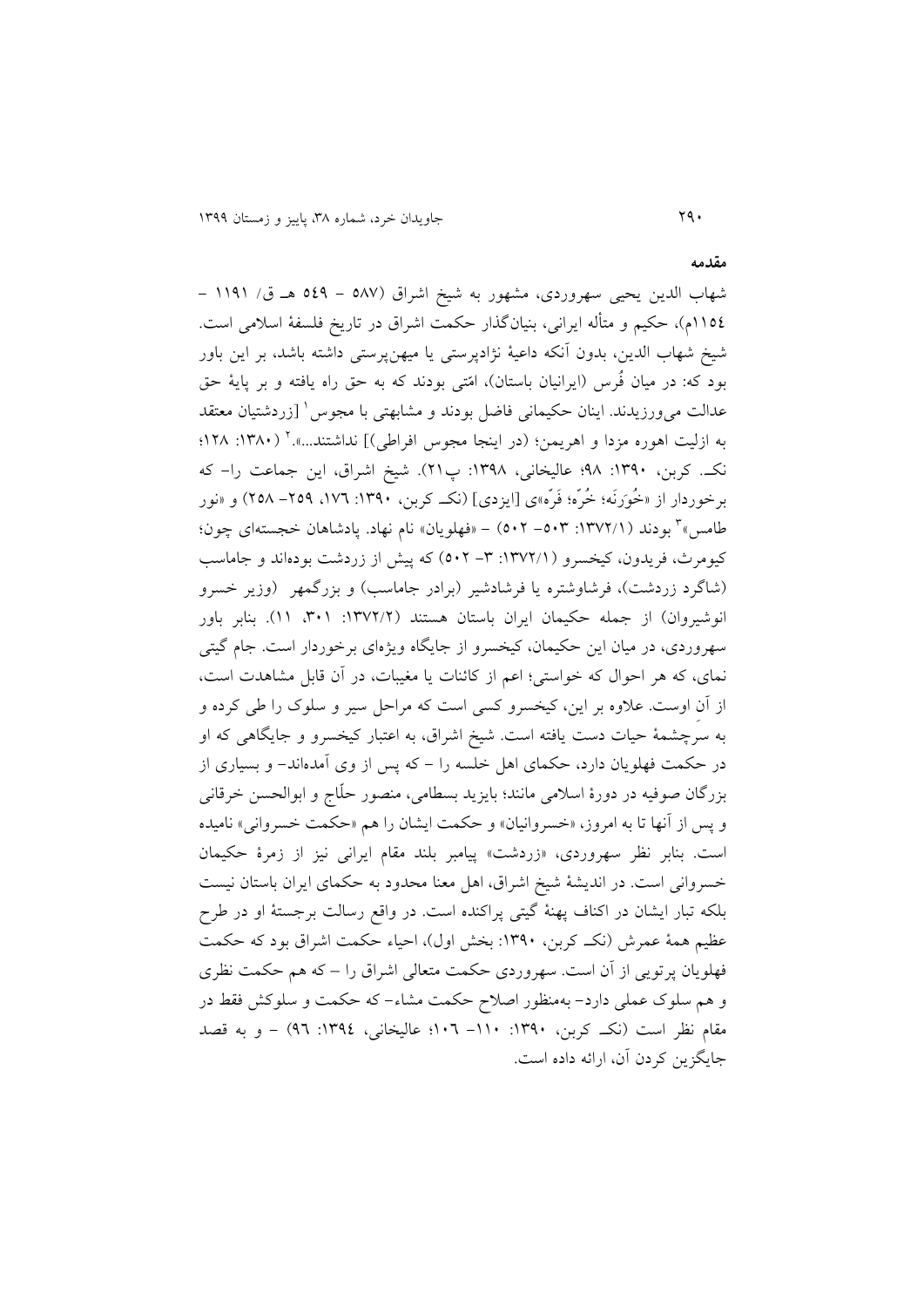در تاريخ انديشه های ايرانی، به فاصلة دو قرن پس از شیخ شهاب الدين سهروردی، لسان الغیب، حافظ شیرازی )216 - 262 ه ن ق/ -9813 9897م( شاعر طراز اول ايرانی قرار دارد که در ديوانش عالوه بر بیان مضننامین عالی ادبی و ارائة سننبکی فاخر از غزل پار سی، هند سه ای فکری و اندي شه ای نظاممند را به نمايش میگذارد که میتوان بر آن عنوان مکتب، فلسنننفه، حکمت و يا عرفان اطالق نمود و به نام او مزيّن کرد. اين نظام فکری، ضمن معرفی يک سبک زندگی، که خود آن را «مذهب رندان» نام نهاده و در حقیقت نمونهای از »عرفان عاشقانه « هم هست ، نقدی بر تصوف معمول در آن عصر به شننمار میرود. در نظام فکری حافظ، در کنار باورهای اسننالمی، عناصننری از تفکرات شرقی و غربی، از جمله انديشه های مربوط به ايران باستان به کار گرفته شده است. در ديوان حافظ، که اغلب اشعار را غزلیات تشکیل می دهند، عبارات و اصطالحات چندی همچون؛ نور، ظلمت، آفتاب، آتش، ذرّه، شننناهد قدسنننی، کیخسنننرو، جام جهان بین، جم شید، جام جم، سروش، مغان، دير مغان، پیر مغان و... به کار رفته ا ست که میتوان آنها را ذيل مفهوم »حکمت خسنننروانی در انديشنننة حافظ « جای داد. مراد از حکمت خسروانی (که عنوانی برگرفته از انديشههای شیخ شهاب الدين سهروردی است)، در اينجا مجموعهای از مؤلفههای متعددی است که اغلب با انديشه های ايران باستان ارتباط دارند و بخش اعظم نظام فکری حافظ را به وجود آوردهاند.

### **بیان مسأله**

حافظ نام برخی از پادشاهان پیشدادی و کیانی مانند جمشید و کیخسرو، و همچنین واژة «مغان» را در اشعار خود آورده است. هر کدام از اين اسامی به واژههای ديگری، به عنوان همنشین )syntagmatic )ارتباط معنايی دارند. به عنوان مثال »جمشید« و »کیخسرو« با «جام»؛ و کلماتی چون «خرابات»، «دير»، «پير» و «کوي» با مغان هم نشينند. از سويي ديگر، مفاهیمی چون «جام جهان بین»، «آیینهٔ سکندر»، به عنوان رمزی از «دل» گاهی به عنوان مترادف و جانشینِ (paradigmatic) «جام» و «جام می» در اشعار او به کار می رود. متدولوژی به کار گرفته شده در شناسايی حکمت خسروانی حافظ، تبیین معانی واژههای مورد نظر از طريق اشعار خود او، با استفاده از اصولی از زبان شناسی است که اسالم شناس شهیر ژاپنی، توشیهیکو ايزوتسو )-9118 9194م( دربارة مفاهیم و تصورات کلیدی در جهان بینی قرآنی در آثار خود به کار گرفته است (نک. ایزوتسو، ۱۳۷۸، سرتاسر اثر؛ ١٣٨١: سرتاسر اثر).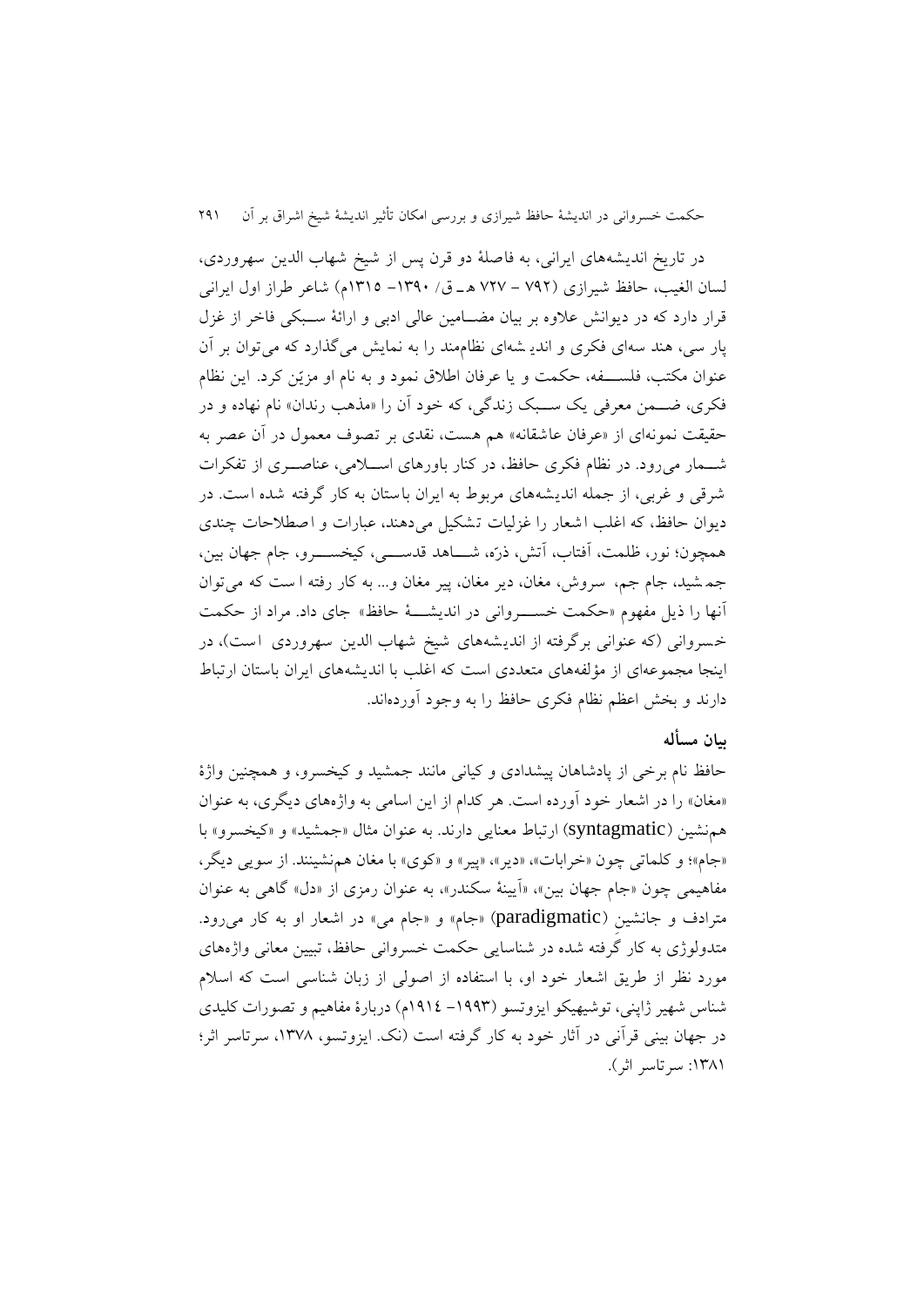هر چند در اصالت نظام فکری حافظ نمیتوان ترديد داشت، انديشهای که اين عبارات از آن تراوش کرده، از جمله مواردی است که حافظ را در کنار شیخ اشراق قرار داده و به خاطر تقدم زمانی، احتمال تأثیر پذيری حافظ از حکمت اشراق را معقول جلوه میدهد. البته بررسی قرابت انديشههای شیخ اشراق و خواجه شمس الدين در زوايای مختلف کاری ارزشمند تواند بود. اما آنچه موضوع اين مقاله است، بررسی اين بخش از مشترکات حکمت خسروانی شیخ اشراق و حافظ شیرازی است. به عبارتی ديگر، در اين بررسی مشخص خواهد شد که »کداميس از پادشاهان باستانی ايران زمین؛ اعم از پیشدادی و کیانی، در عرفان عاشقانه و نظام فکری حافظ و حکمت اشراقی سهروردی حضور دارند و چه نقشی ايفا میکنند؟« همچنین »در هر يس از منظومة افکار حافظ و انديشة شیخ اشراق، انديشه و واژهٔ «مغان» چه جايگاهی دارد؟» به نظر میرسد از يک سو، هم از طريق شناسايی نام پادشاهان ايران پیش از اسالم و نیز کاربرد کلمة »مغان« و ترکیباتش در اشعار حافظ )غزلیات و دو مثنویِ آهوی وحشی و ساقینامه، براساس نسخة غنی- قزوينی( و استخراج آن واژهها و بررسی روابط جانشینی و همنشینی و در نهايت معرفی درون متنی آن کلمات، در ديوان حافظ و هم بررسی واژهها و نامهای پادشاهان آرمانی در شجرة حکمای باستانی در آثار شیخ اشراق و از سوی ديگر با بررسی و توجه به مرده ريگ انديشههای ايران باستان که در فرهنگ و ادب، آثار و متون دينی ايرانیان پیش از سهروردی و حافظ هم انعکاس داشته است، بتوان پاسخی در خور به سؤاالت بیان شده ارائه داد. راقم اين سطور تنها بر آن است که بخش مورد اشاره در حکمت خسروانی در انديشة حافظ را بررسی کند و مدعی شناخت کلیّت نظام فکری حافظ و يا حتی تصويری کلّی از حکمت خسروانی او، در اين نوشتار نیست. همچنین، نمیتواند به محصول انديشة سهروردی يعنی حکمت اشراق از طريق اين پژوهش پرتويی بیفکند بلکه تنها به دنبال نشان دادن تشابهها و تفاوتهای انديشههای شیخ اشراق و حافظ؛ و بررسی امکان تأثیر انديشههای اولی بر دومی است. در اينجا ابتدا، شناسايی جايگاه پادشاهان پیشدادی و کیانی در متون و ادبیات مرتبط با ايران باستان، انديشة سهروردی و حافظ و اصطالحات و واژههای همنشین و جانشین با نام آن پادشاهان در اشعار او؛ و سپس، بررسی واژة «مغان» و ديگر واژههای مرتبط با آن، مانند خرابات، دير، کوی و مانند آن، مورد بحث و بررسی قرار میگیرد. به نظر میرسد، موضوع نخست، باوجود اختالف در نام پادشاهان، در بحث ارتباط حکمت خسروانی در انديشة حافظ، با فلسفة شیخ اشراق سازگاری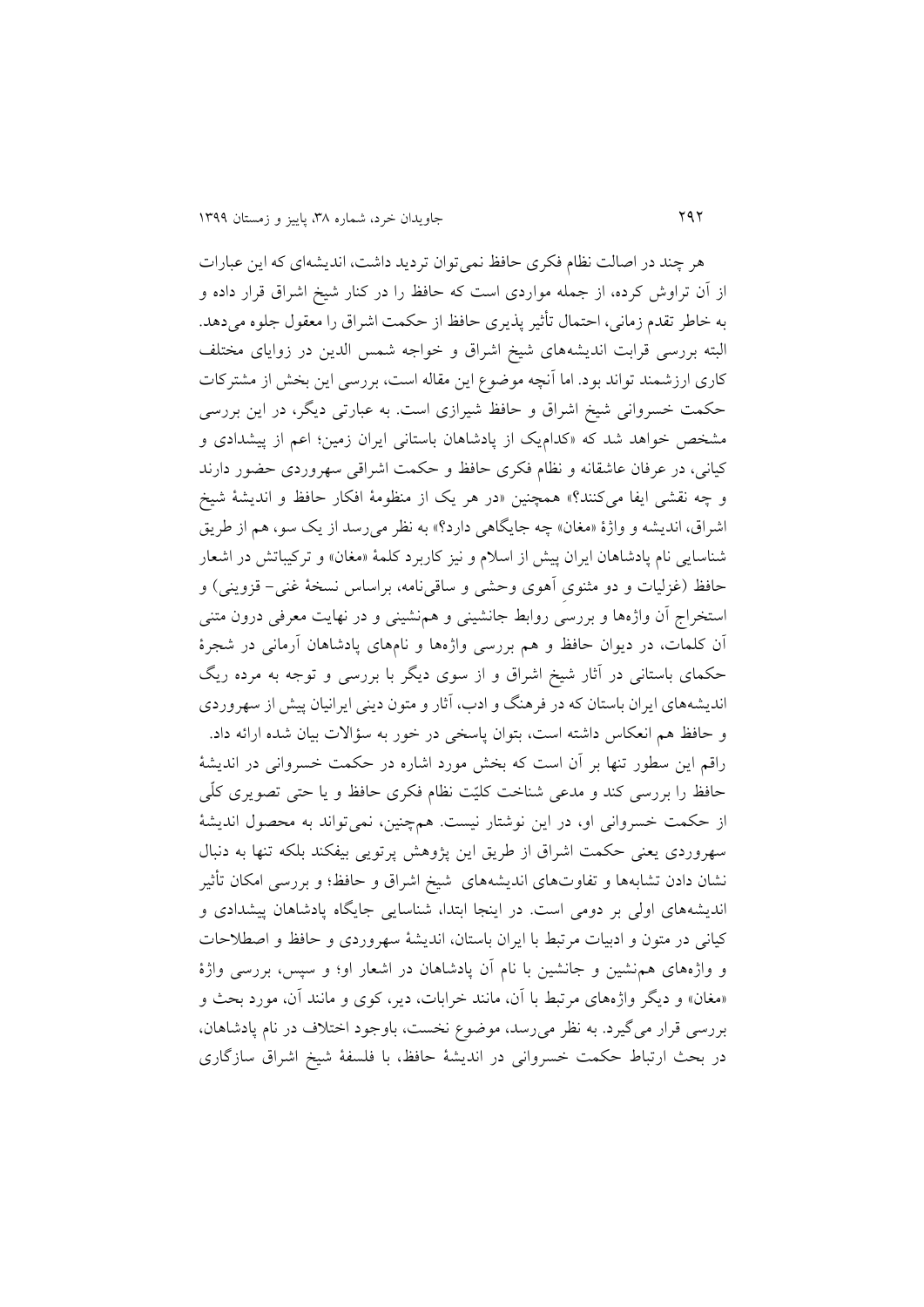حکمت خسروانی در انديشة حافظ شیرازی و بررسی امکان تأثیر انديشة شیخ اشراق بر آن 618 بیشتری دارد. اما شیخ اشراق بر خالف حافظ، در انديشة خود، هیچ جايگاهی برای مغان قائل نیست.

### **پیشینة تحقیق**

اغلب حافظ پژوهان در پی شناسايی نظام فکری حافظ بودهاند. ازاينرو، بسیاری از واژههايی که در اين پژوهش مورد بحث قرار میگیرد، به عنوان مؤلفههای انديشة او، مورد بحث آنان نیز بوده است. در میان ايشان، البته معدودی محقق هم وجود دارند که به ارتباط مفاهیم عرفانی حافظ و حکمت شیخ اشراق توجه داشتهاند، مهمتر از همه، دکتر منوچهر مرتضوی نويسندة برجستة کتاب وزينِ »مکتب حافظ« است. اثر ديگر، کتابِ «حافظ، اشراق و شیخ اشراق» نوشتهٔ آقای هوشنگ فتی میباشد. علاوه بر این، چند مقاله<sup>ً</sup> نیز در موضوعات مرتبط با سهروردی و حافظ به چاپ رسیده است. در هیچ يس از اين آثار، موضوع اين مقاله که در واقع »بررسی بخشی از حکمت خسروانی حافظ و مقايسة آن با انديشهٔ سهروردي» است، مورد پژوهش نبوده است.

### **پادشاهان پیشدادی و کیانی**

در ديوان حافظ واژهٔ «(پاد)شاه» و جمع آن (پادشاهان/ شاهان) فراوان به کار رفته و در همة موارد، معنايی جز معنای عام ندارد و اغلب در تقابل يا همنشین با گدا/ درويش به کار رفته است. لسان الغیب، در ساقی نامه، ۱ بار به شاهان پیشین اشاره میکند تا مخاطب را متوجه گذرا بودنِ »اين دير ديرينه« کند. البته او در اشعار خود به نام برخی از اين »شاهان پیشینه« اشاره میکند. بنابر تاريخ اساطیری و حماسی ايران نخستین سلسلة پادشاهان ایرانی، «پیشدادیان» و پس از ایشان «کیانیان» بودهاند.<sup>٤</sup> از میان پادشاهانِ یازده-گانهای که در تاريخ حماسی و داستانیِ ايران باستان به پیشداديان شهرت يافتهاند و نام برخی از ايشان در متون باستانی هندی هم مندرج است، تنها نام دو تن از ايشان؛ يعنی «جمشید» و «فريدون» چهارمين و ششمين پادشاه پیشدادی، در ديوان حافظ ذکر شده است. نام فريدون 6 بار، تکرار شده است؛ بار اول در يس غزل و بار دوم در مثنوی ساقی نامه. همنشین آن، در هر دو بیت جمشید (جم)، گوهر ذاتی، گُهر در صدف، تخمه و خلف است. <sup>ه</sup>اما شهاب الدين سهروردی، فريدون را صاحب نور طامس میداند که پس از کیومرث (نخستین پادشاه) در میان شجرهٔ فهلویان قرار دارد. او یکی از انوار سلوک در اعصار پیشین بوده است. در جایی دیگر او را از زمرهٔ کسانی میشمارد که به تأیید و نور »کیان خرّه« 2 دست يافت؛ به عدل حکم کرد و به قدر طاقت خويش، به روح القدس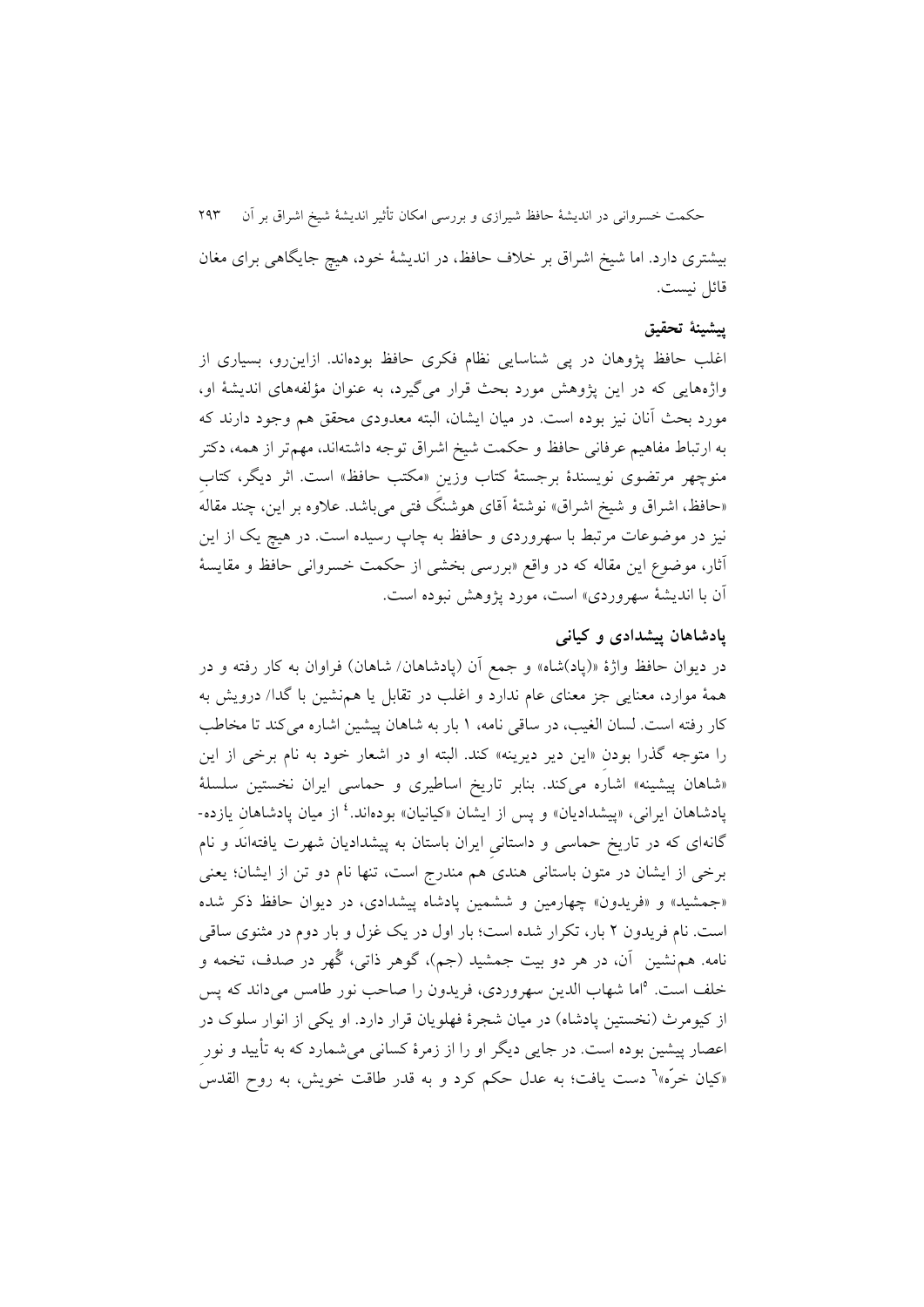متّصل و متکلّم گشت و تعظیم ناموس حق بهجای آورد. سهروردی اوصاف بسیار ديگری را، که در متون ايران باستان مضبوط است، در حقّ او بیان داشته است ):9826/9 -738  $(117.7)$ :  $9.7$ 

اما اگرچه نام برخی از پادشاهان کیانی در متون هندی موجود است، آنان، صاحب فضائلی کامالً ايرانیاند و وجود هر يس از ايشان از همة جهات به ايران و نژاد ايرانی بستگی دارد (نک صفا، ١٣٣٣: ٤٨٨). نام اغلب اين پادشاهان در متون دينی ايرانی و بخشهای اوستا مندرج است. شرح حال پانزده تن از ايشان در کتاب حماسه سرايی در ايران مذکور است. واژة »کی« را به معنای پادشاه دانستهاند. در ديوان حافظ نام شش تن از کیانیان آمده است که عبارتند از: (کی)قباد (اولین پادشاه)، کاووس (ششمین پادشاه)، کیخسرو (هشتمین پادشاه)، (کی)بهمن (یازدهمین پادشاه)، دارا (چهاردهمین پادشاه) و اسکندر۷ (پانزدهمین پادشاه). ازآنجاکه نام بسیاری از ایشان در دیوان حافظ نامی کلیدی نیست و ظاهراً حافظ تنها آنان را آيینة عبرت دانسته و با استفاده از نام و هیبت و شکوه ايشان، مخاطب خود را به دل نبستن به دنیا و چرخ گردون فرا میخواند، ما در اينجا تنها همنشین نام آنان را آورده و به خاطر پرهیز از اطالة کالم، از مداقه در واژههای همنشین و جانشین آنها صرف نظر میکنیم.

نام بهمن و قباد تنها در یک بیت آمده است. قباد و بهمن، همنشین جمشید، کاسهٔ سر و قدحاند. ٤ بیت نیز نام «(کی)کاووس» را در خود دارد و جملگی بر ناپایداری کامروایی انسانها داللت میکند. همنشین کلمة کاووس، جم و جمشید، کی، کیخسرو، تخت، جام می، تاج، آواز نی و حکايت میباشد. دو بيت نيز حاوی نام «دارا»ست. دارا صاحب مُلک و شکوه پادشاهی است و همنشین آن، آيینه سکندر و جام می.

در لیست پادشاهان پیشدادی حافظ، بیش از همه به جمشید و در میان پادشاهان کیانی، به کیخسرو و اسکندر (سکندر) توجه دارد. نام هر يک از اين پادشاهان با مهمترين واژههای انديشهٔ حافظ، يعنی «جام گیتی نما»، «جام جم» و «آيينهٔ سکندر» و نيز «آب حیوان»، گره خورده است. ازاينرو، به دلیل اهمیتی که هر یک از اين پادشاهان و کلمات همنشین نام ايشان، در شناخت بخش مهمّی از »حکمت خسروانی« حافظ دارند، به بررسی آنها میپردازيم.

**.9 جمشید )جم(**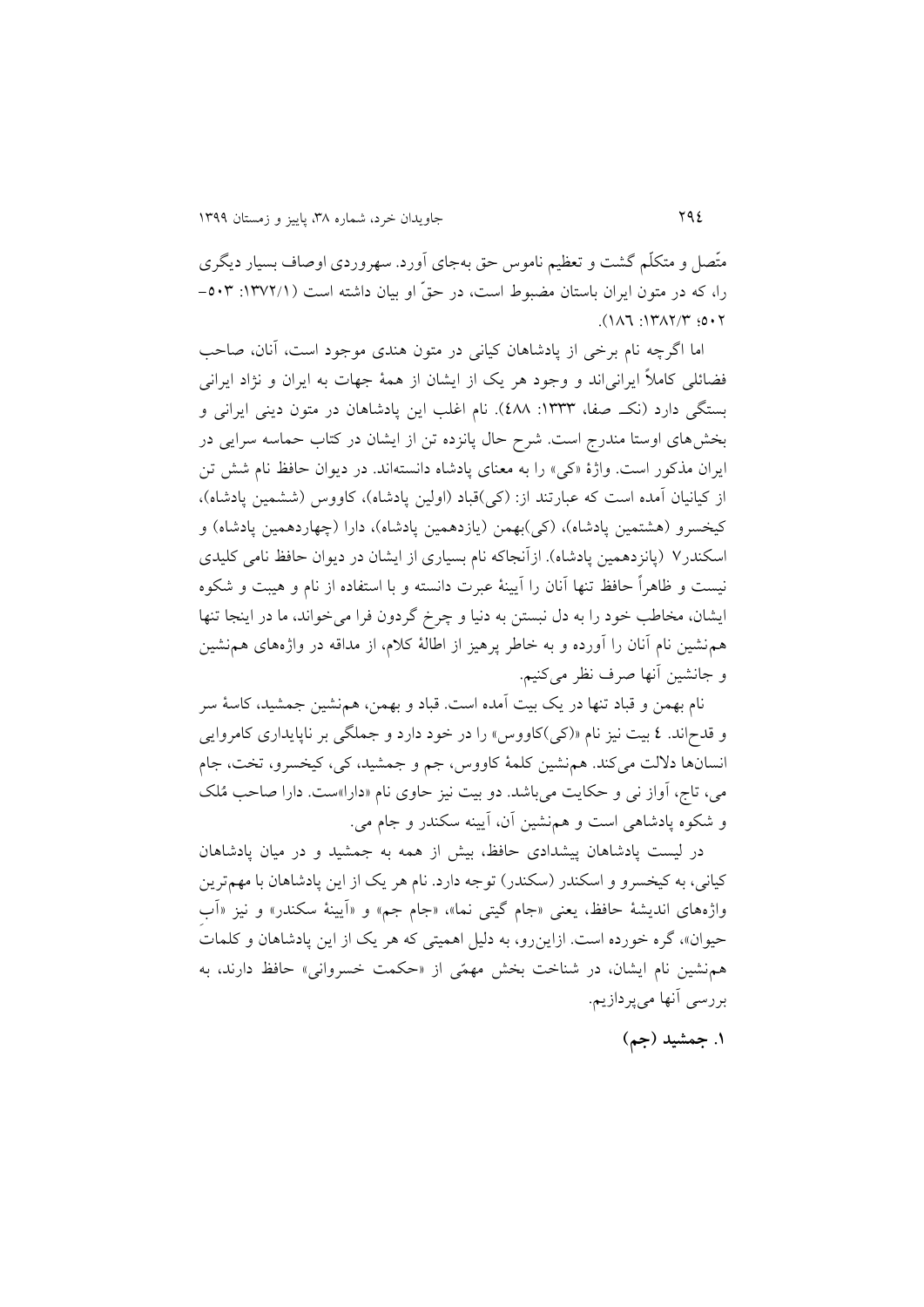جم و صورت متأخر آن يعنی جمشید، پسر »وَيونگَهان« و برادر »تهمورث« )در شاهنامه، پسر او( و از نوادگان »هوشنگ« است. جم، که به مجموعه عقايد دوران هندو- ايرانی تعلق دارد، پیش از جدايی اين دو قوم و به احتمال قريب به يقین در سرزمینی غیر از ايران و هند امروزی بوده است. از سويی ديگر، قرابت اساطیر هندوايرانی دربارة جمشید و عقايد اسطورهای اسکانديناويان، اين احتمال را تقويت میکند که تمامی آنها، جملگی برگرفته از اساطیری کهنتر، یعنی اسطورههای قوم هندواروپایی باشند (هینلز، ۱۳۷۳: 72(. نام جم در متون هندی به صورت »يَمَه« مضبوط است. گرچه سنتهای هندی و ايرانی در شماری از جزئیات با هم توافق دارند، با اين همه شخصیت کلی جم، مشخصاً با شخصیت «يَمَه» متفاوت است (همان، ٥٥).

يمه در وداها، موجودی جاودان و همرديف خدايان و پادشاه مردگان به شمار میرود. بنابر «ريگودا» او مرگ را برگزيد تا خدايان را خشنود سازد، بی مرگی را برنگزيد تا فرزندان خود را خشنود کند.«، راه مرگ را سپرد تا راه جاودانان را به مردمان نشان دهد و مردمان با او در »خانة سرود« به سر برند. چون او شاه مردگان بود، مرگ را »راه يمه« دانستند (همان، همان صفحه). در «اتهر وَه ودا»، همانند ريگودا و نيز «مهابهاراته» مطالب فراوان ديگری را دربارهٔ يمه می توان يافت. با توجه به قدمت متون دينی «ودا»ها احتمال میرود زمان حیات جمشید و حکمرانی او حدود چهار هزار سال پیش باشد )نکن. صفا،  $. (277.177)$ 

اسطورههای ايرانی، به داليلی، در طی انتقالشان لطمه ديدهاند و بازسازی تصوير کامل آنها دشوار است. جم به سبب فرمانروايی هزار سالهاش در زمین و يا بنابر گزارش متون زروانی ٦١٦ سال و شش ماه (جلالی مقدم، ١٣٧٢: ٣١٥) بسیار مورد احترام است. جهان در زمان فرمانروايیاش چنان برخوردار از سعادت بود که در سه نوبت گستردهتر شد. او پیشنمونة آرمانی همة شاهان است. از خدمات او ساختن دژِ »وَرَه« )ور( است که تخمة همة انواع حیوانات مفید، گیاهان و بهترين مردمان را در آنجا، از سه زمستان هولناک که تا پايان تاريخ ادامه می يابد، محافظت کرد (نک اوستا، ٦٧٤- ٦٧٢؛ هینلز، ١٣٧٣: ٥٦-77؛ صفا، :9888 448(. نام جمشید در گاهانِ زردشت چهرهای متفاوت دارد. او گنهکاری است که به آدمیان خوردن گوشت حیوانات (گاو) را آموخت. اما در پسنه، که به «هَومَه يشت« مشهور است، او پادشاهی فرخنده است که به پاس آنکه ويوَنگَهان برای نخستین بار، از هَوم (هومه) نوشابه (شراب) ساخت، خداوند چنین پسری به او اعطا فرمود (نک. اوستا، :9824 982(. از آنجا که بهشت چیزی جز بازگشت به دوران پیش از زمستان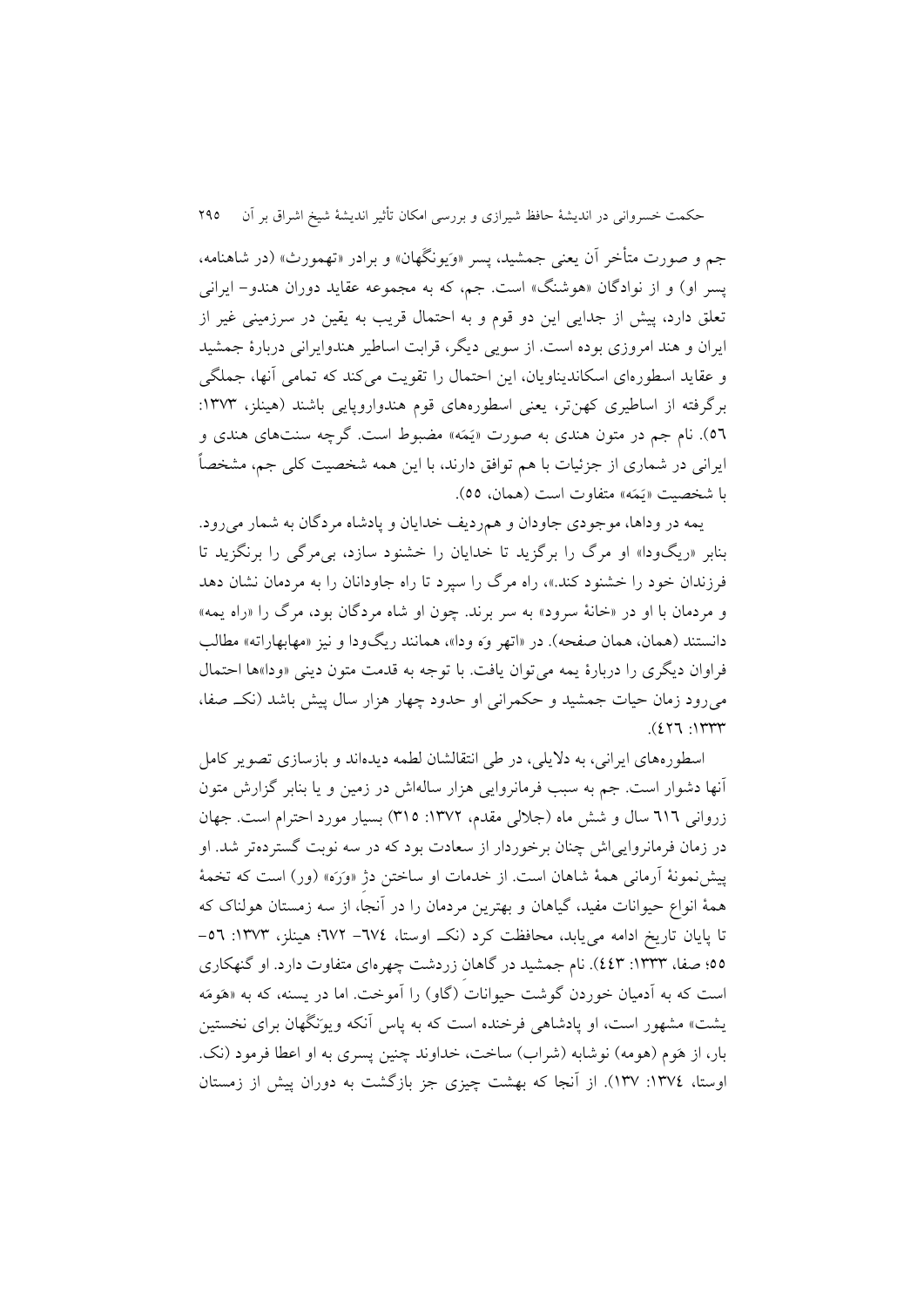نیست، بسیاری از اوصاف دوران حکمرانی او در هومه يشت، به اوصاف بهشت در دين زردشتيان شباهت دارد. در آبان يشت (اوستا، ٣٠٢)، در گِوش يشت (اوستا،٣٤٤- ٣٤٦)، در رام يشت (اوستا، ٤٥٠)، اَرت يشت (اوستا، ٤٣٧- ٤٧٣) و زامياد يشت (اوستا، ٤٩١-،481 418( نیز توصیفات همانندی از جمشید مندرج است. با اين حال، در ونديداد (اوستا، ٧٧٤– ٦٦٥) است که بزرگترين وصف جمشيد آمده است. در يشت نوزدهم )زامیاد يشت(، عالوه بر بیان اغلب توصیفات او، داستان بیرون رفتن فرّة کیانی به صورت مرغِ وارغن (شاهین)، در سه مرتبه- به سبب توجهش به سخنان نادرست و دور از راستی- بیان شده است. فرّة اوّل که از جمشید گريخت، نصیب ]ايزدِ[ مِهر شد. دومی به فريدون تعلق گرفت و به ياری آن، از همة پیروزمندان – جز زردشت - پیروزمندتر شد و سومین آن هم به گرشاسپ پیوست و او را زورمندترين زورمندان- جز زردشت- کرد. )همچنین نکن. صفا، :9888 -487 483(.

از آنچه دربارة جم در متون اوستايی گفته شده، میتوان او را دارای سه صفت دانست. الف) «شید»، که به معنای «شاهنشاه» يا «روشن و درخشان» است. بدين خاطر است که جم را جمشید گفتهاند. ب) «دارندهٔ گلّههای خوب» و ج) «زیبا» (نک صفا، ۱۳۳۳: ٤٤٠). گناهان او عالوه بر آموختنِ گوشتخواری به آدمیان، اغوايش توسط ديوان بود. او به خويشتن مغرور شد و دعوی الوهیت کرد )نکن. گزارش استاد کريستنسن در، صفا،  $(229 - 20)$ : 1397

در »دينکرد« هم، که احتماالً مباحثی از قسمتهای گمشدة اوستا در آن منعکس شده باشد، مطالبی به ظاهر متفاوت با آنچه گفته شد، به چشم میخورد. از جمله عبارتی است در »دينکرد هشتم« که جمشید »4 چیز را برانداخت؛ مستی، دوستیِ دروغین و بد، بد کیشی و خود پرستی» (به نقل صفا، ۱۳۳۳: ٤٣٥). در دینکرد سوم نیز چنین آمده است: »برترين شهرياران، آن شهرياری است که شهرياریاش بنیاد شده بر جم آيينی (جم کرداری) و ويشتاسپ آيينی (ويشتاسپ کرداری) باشد. شهريار

همراستای جم آيینی يعنی آن شهرياری که میان مردم به خورشید مانندترين و از همه خوب چشمترين و در برابر همة آفريدگان نیکو، از همه نژادهترين (آريايي ترين) چونان جم است...» (آذر فرنبغ و آذر باد، ١٣٨٢: ٢٥٦). در کتب متعددی که به ادبیات پهلوی شهرت يافتهاند، مانند بندهش، داتستان دينیگ،

مینوگ خرد، جاماسپ نامگ، مطالب فراوان ديگری دربارة جمشید آمده است )نکن. صفا،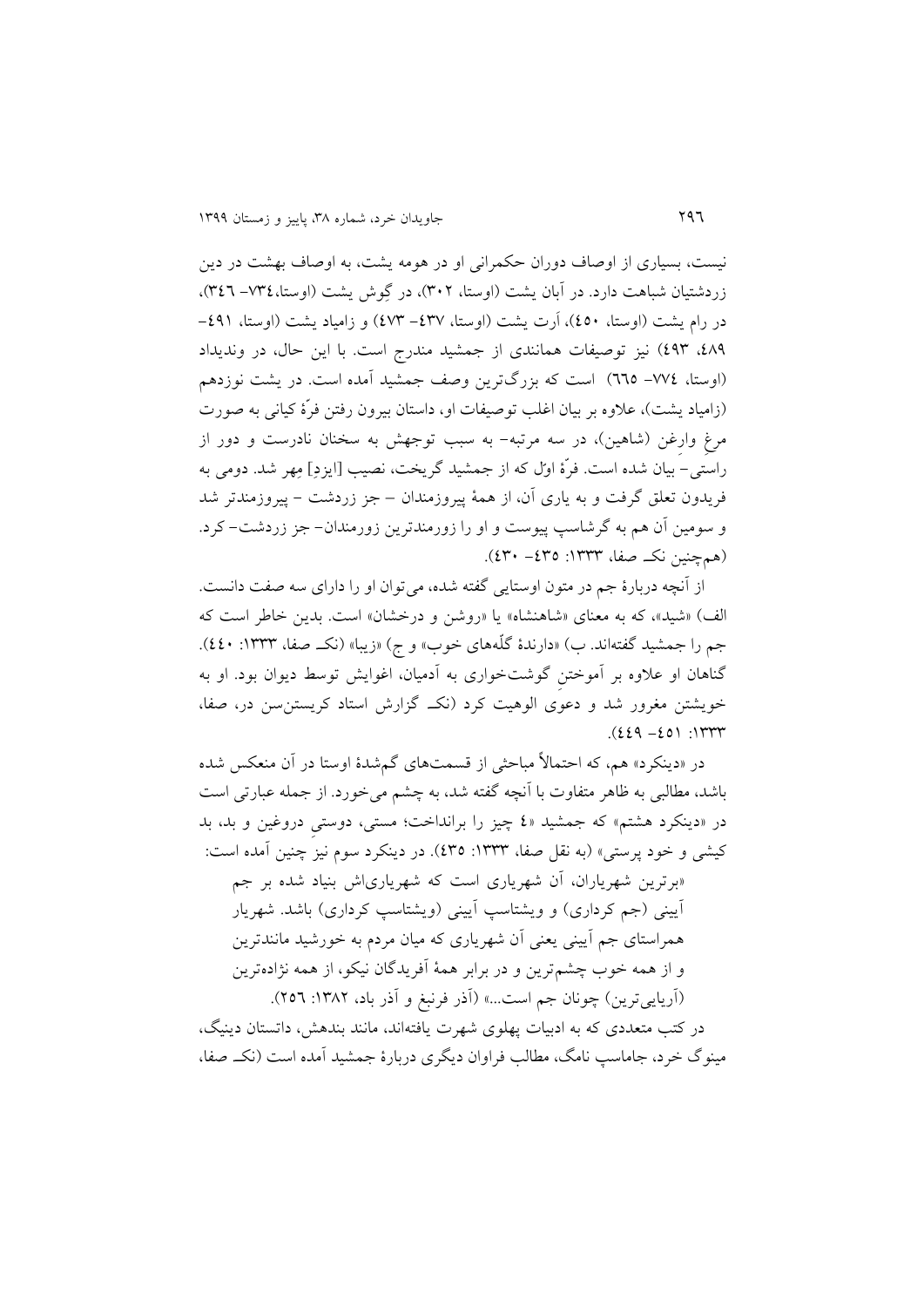:9888 -481 482(. در مینوی خرد، از عزم اهرمزد بر بیمرگیِ برخی کسان چون جمشید سخن رفته است. اما اهريمن عزم او را تغيير داده است (نک جلالی مقدم، ١٣٧٢: ٢٤٩). در دورة اسالمی، نويسندگان چندی دربارة جمشید سخن به میان آوردهاند. طبری، مسعودی، ثعالبی، ابوحنیفة دينوری، ابوريحان بیرونی از آن جملهاند. دکتر صفا بر اين باور است که روی هم رفته، مطلب تازهای، جز آنچه در ادبیات دينی زردشتی وجود دارد، ارائه نمی دهند (۱۳۳۳: ٤٣٩). اما به نظر می رسد، گزارش مسعودی حاوی نکات ارزندهای باشد او معتقد است که »جم پادشاه اول کس بود که آتش را بزرگ داشت و مردم را به احترام آن خواند و گفت که آتش همانند نور خورشید و ستارگان است و نور از ظلمت برتر است» (مسعودی، ١٣٨٢: ٥٨٨). اين مطلب، در مبحثی که ما در آنيم، البته حائز اهمیت خواهد بود.

به سبب ساختن »وَرَه« و محافظت از مردمان و حیوانات میتوان جمشید را با »نوح« در باورهای سامیان مقايسه نمود. بنابر گزارش دکتر صفا، »مسعودی از جمشید اطالعات مختصری داده و گفته است جمشید کسی است که طوفان در عهد او اتفاق افتاد. اين روايت ظاهراً از روايت اوستايي در باب سبب بناي "وَرِجمكرد" متأثر است». با اين حال، در منابع اسالمی بر مشابهت جمشید با سلیمان تأکید شده و بعضاً اين دو را با هم مقايسه کردهاند. »ثعالبی، مطالبی را نظیر مطالب شاهنامه با اندک تفاوت نقل کرده و اشتباه کسانی را که میان سلیمان و جمشید فرقی نمی نهادند، متذکر شده است» (نک صفا، ١٣٣٣: ٤٤٧). در برخی از منابع اسالمی، مانند مروج الذهب، جمشید را مقیم فارس دانستهاند )نکن. مسعودی، ١٣٧٤: ٢١٨). شايد سبب اطلاق نام تخت جمشيد بر كاخ داريوش هخامنشی رواياتی از اين دست باشد. اين احتمال هم هست که وجه تسمیة تخت جمشید، راه چنین رواياتی را هموار کرده باشد.

مطمئناً گزارش فردوسی از شاهان و پهلوانان ایران باستان به دلیل استفاده از منابعی که در اختیار داشته، از اهمیت وااليی برخوردار است. خالصة مطلبی که در اين باره در شاهنامه آمده است، ازاينقرار است: »جمشید در مدت سیصد سال فرمانروايی خود، ]عالوه بر آيین نهادن جشن نوروز[ منشأ خدمات فراوانی به مردم بوده است. اما به سبب غروری که بر او چیره شد، فرّة کیانی از او بگسست و عاقبت بدست ضحّاک ماردوش کشته شد» (فردوسی، ١٣٦٩: ٢٩– ٢٧؛ نک جلالی مقدم، ١٣٧٢: ٣١٥).

**- جم و جمشید در دیوان حافظ**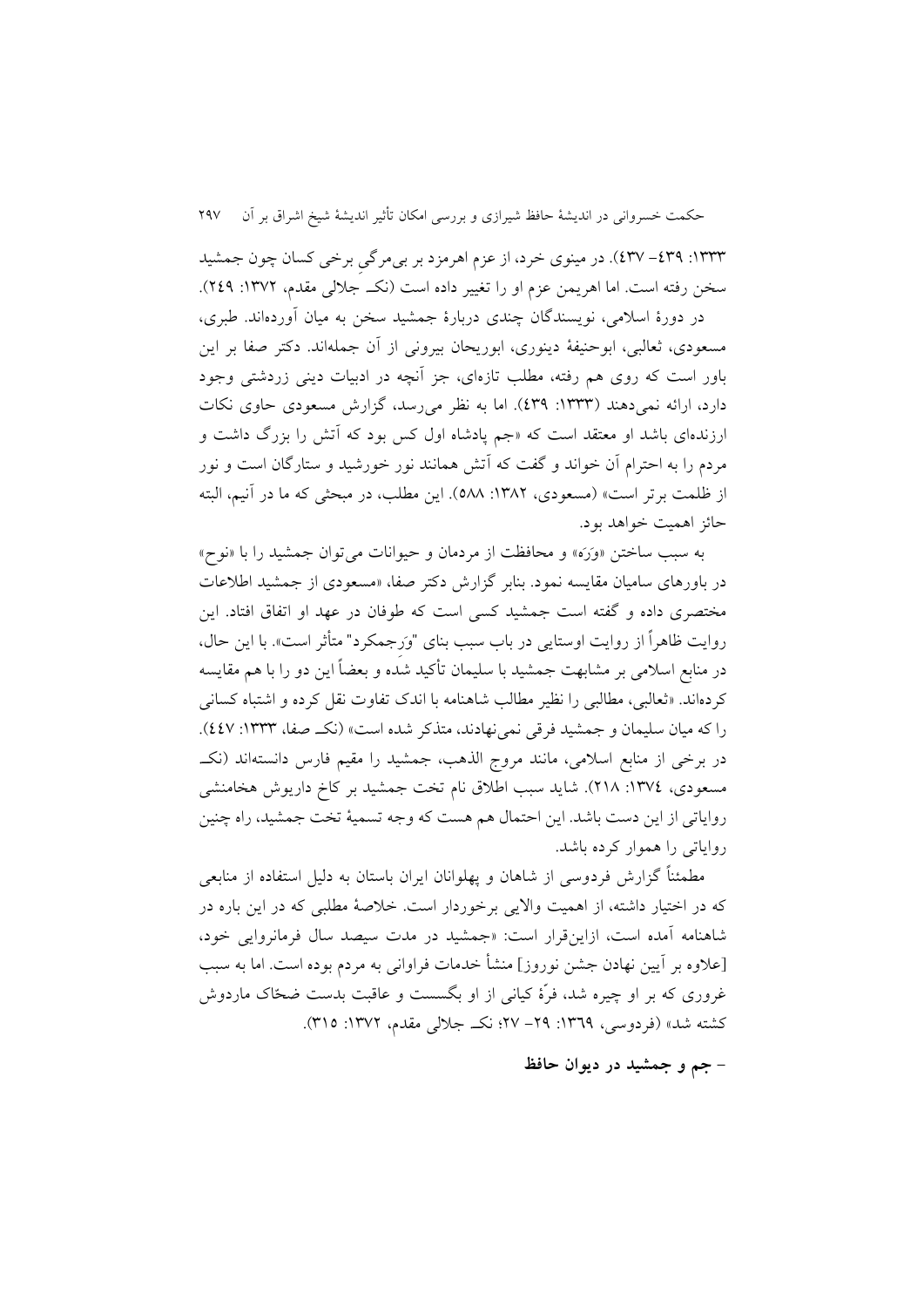برخالف شیخ اشراق، که هیچ اشارهای به نام جمشید، جز در عبارت »جام جم« در برخی ابیات، نکرده است، خواجه حافظ روايتی کامالً متفاوت با آنچه گفته شد، از او ارائه میدهد. در انديشهٔ او، جمشيد پادشاهی دارای «خاتم» است که «جز حکايت جام از جهان نبرد«، سرود مجلس بزم او اين عبارت بود که »جام باده بیاور که جم نخواهد ماند« و از بیارزشی سرای سپنج با تاج و تخت خود سخن میگفته است. ازاينروست که نام جمشید با »جام باده« گره میخورد. نام »جمشید«، 98 بار و صورت پر کاربرد آن، يعنی »جم«، 84 بار در ديوان حافظ به کار رفته است که 1 بار آن مربوط به ترکیبِ »جامِ جم« است. کلمة جمشید همنشین نامهای پادشاهانی چون بهمن، قباد، کیخسرو، فريدون، کاووسِ کی و واژههای کاسة سر، قدح، جرعه، داستان، شه خوبان، کمترين غالم، جام باده، جام جهان بین، تخت، اورنگ، ارغنون، زهره، آهنگ سماع، جام، جهان، اسباب دنیوی، حکايت جام، آواز نی، تاج و تخت، سرای سپنج است. ترکیباتی که از اين واژه (جمشید) ساخته شده عبارت است از: جمشید کامگار، خاتم جمشید همایون آثار، جمشید مکان، زوايای طربخانة جمشید فلس، تخمة جمشید.

### **.5 کیخسرو**

نامآوردترين پادشاه و پهلوان شجاع کیانی، کیخسرو فرزند سیاوش و فرنگیس )دختر افراسیاب) است که صاحب فرّ کیان بود. او پس از مرگ پدر، در توران از مادر بزاد و در نزد شبانانِ کوه فلو، پرورش يافت. پس از آمدن به ايران زمین، با دالوریها و رشادتهای فراوانی که از خود بروز داد، شايستگیهايش آشکار شد و به خونخواهی پدر، افراسیاب و گرسیوَز، برادر او را، که در مرگ پدرش سهیم بود، بکشت. سپس جانشین پدربزرگ خود، کاووس شد. پس از چندی نیز، از کار جهان غمگین شد و لهراسب را به جای خود به سلطنت نشانده، به همراه گودرز و طوس و فريبرز، به کوهی رفته و در برف ناپديد گشت (فردوسی، ١٣٦٩: ٢٨٢- ١٤٣). از نکات مهم داستان زندگانی کیخسرو، در اختیار داشتن «جام گیتی نمای» است. او به وسیلهٔ این جام، بیژن را، که در چاهی در بند بود بیافت و برای نجاتش اقدام نمود. همچنین پس از آنکه از جهان ناامید گشت، شبی، پس از مناجاتی که با کردگار خود داشت، بخفت و سروش را در خواب ديد. در اين خواب سروش او را به انتخاب لهراسب راهنمایی کرد (همان: ۲۲۱، ۲۷۸- ۲۷۷). فردوسی گاه از جنبهٔ الهی و دینی مقام شاهی، به «پیغمبری» تعبیر کرده است و «شاهی» را بعثت و رسالت الهی به شمار آورده است. بديهی است که شاهی کیخسرو نیز مشمول چنین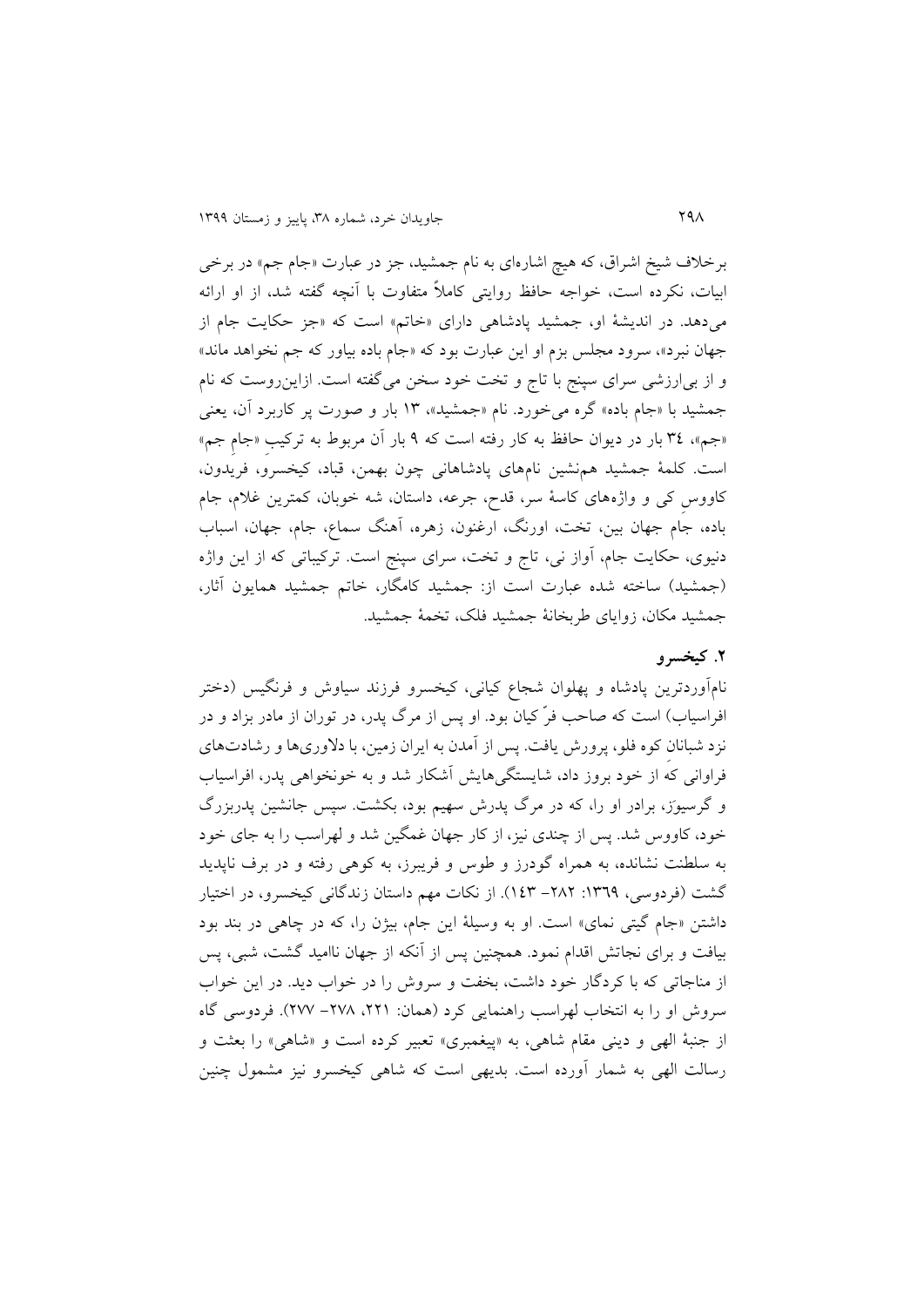حکمی است (نک مجتبایی، ۱۳۵۲: ۱۰۰). در واقع نام کیخسرو در کنار نام برخی پادشاهان ايرانی همچون تهمورث و هوشنگ قرار دارد که عالوه بر ساالری دنیايی، پیشوايی دينی را هم بر عهده داشتهاند (نک همان، ١٠٦)

نام کیخسرو بارها در بخشهای مختلف اوستا تکرار شده است. در آبان يشت، از قربانی و پیشکش قربانیهایش به آناهیتا ایزدبانوی ایرانی سخن رفته است (اوستا، ۳۰٦). در گِوش يشت (درواسپَ يشت) برای در بند کردن افراسیاب به درگاه درواسپَ استغاثه میبرد و قربانی پیشکش میکند )اوستا، -841 848(. در فروردين يشت، نامش در فهرست اَشَونان، آمده است )اوستا، 462(. در رام يشت از کامروا شدنش در نزد »اندروایِ زبر دست (اوستا، ٤٥٣) و در ارت يشت کامروايی اش در نزد اَشَی نیک (اوستا، ٤٧٦-427( سخن رفته است. در زامیاد يشت نیز دربارة قابلیتهای فرّ کیخسرو و خونخواهی، و دست يافتنش بر افراسیاب و برادرش گرسیوَز بحث میشود. در اين يشت »دالورِ از نیاز رهانندة روشن چشم را، آگاهی درست از آينده ]که شايد با جام گیتی نمای هماهنگ باشد[ و بهترين زندگیِ بی گمان را« و نیروی سرشار و فَرّ مزدا آفريده را، ظاهراً به سبب فرِّ او میداند (اوستا، ٤٩٩) و همچنین از گرز بیرون رانندهٔ «دروج» از اینجا و از جهان اَشَه، که در هنگام کشتن افراسیاب در اختیار او بود، سخن رفته است )736(. در ونديداد هم فرّهای سه گانهٔ مزدا آفریدهٔ کیخسرو ستایش شده است (اوستا، ٦٠٦). با بررسی و مقايسة داستان کیخسرو در شاهنامه و اوستا، به نسبت هماهنگی بیشتری وجود دارد.

در ادبیات متأخر پهلوی نیز فراوان از کیخسرو ياد شده است. در بندهش، وجه تسمیة آذر گشنسب، در منطقة آذربايجان و احداث آن، به کیخسرو پیوند خورده است. او، با نیروی فرّه، کَنگ دژ را، که ظاهراً بر روی دست ديوان بود، بر زمین نشاند. در اين کتاب همچنین، از کشته شدن افراسیاب به دست او و رفتنش به کَنگ دژ و دست کشیدنش از پادشاهی و از تخمه و پیوندِ کیانی کیخسرو هم از ناحیت پدر و هم مادر و نیز از 23 سال مدّت زمامداریاش، سخن رفته است (دادگی، ١٣٦٩: ٩١، ١٣٨، ١٤٠، ١٥١- ١٥٠. 972(. در کتاب »حماسه سرايی در ايران«، مطالبی از داتستان دينیگ نقل شده که بر نقش کیخسرو در وقايع منتهی به جنگ آخرالزمان و ياری رساندنش به سوشیانس داللت دارد. اين مطالب در دينکرد نهم با تفصيل بيشتري مورد توجه است (صفا، ١٣٣٣: ٥١٩ - ٥٢٩).

در پنجاه سال اخیر تالشهايی در جهت مطابقت اساطیر ايرانی دربارة کیخسرو و داستان زندگانی کوروش هخامنشی در آثار مؤرخان يونان باستان مانند هرودوت، کتزياس و گزنُفون صورت گرفته است (نک. خالقی مطلق، ١٣٧٤: سرتاسر مقاله) که داوری دربارهٔ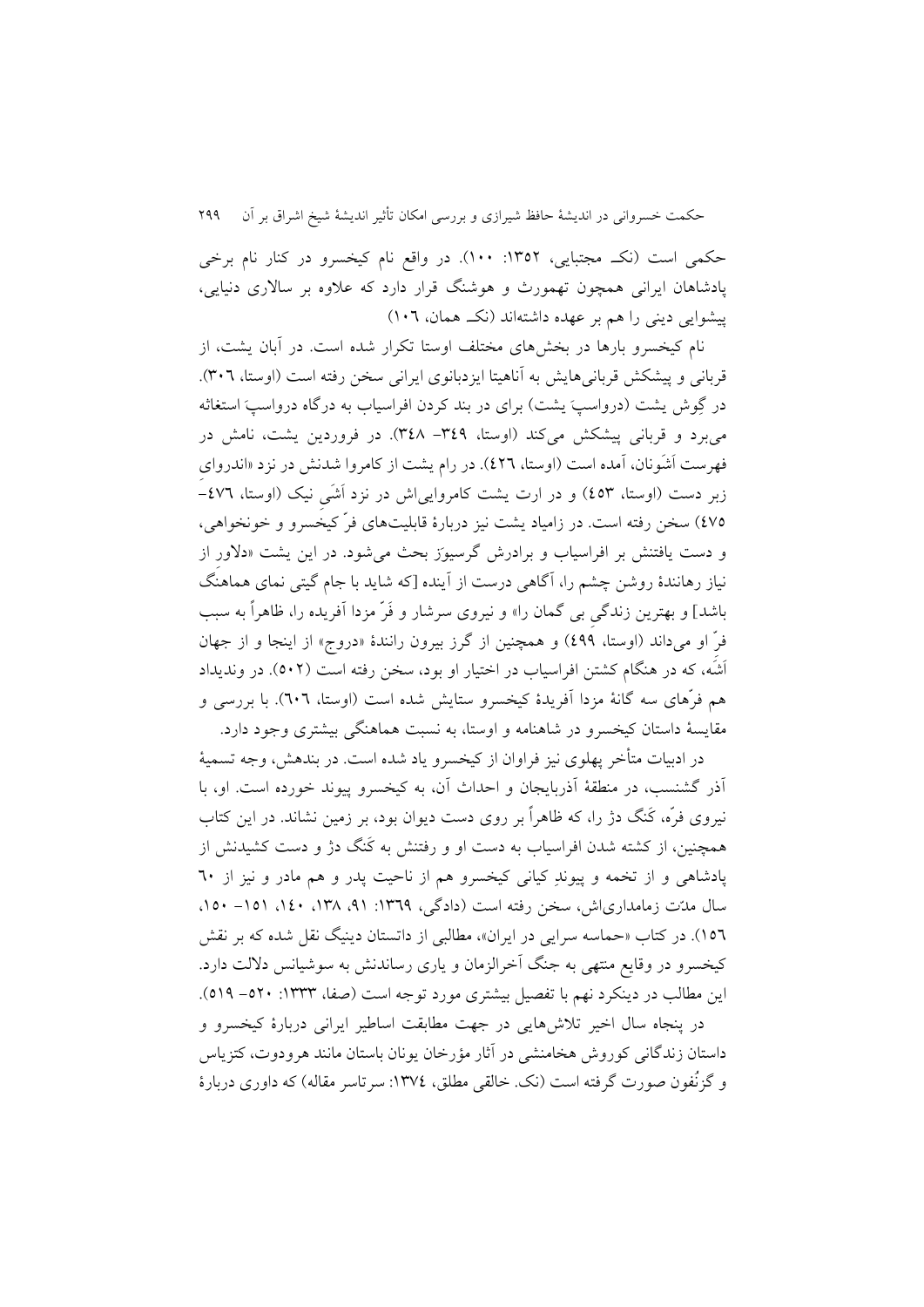آن و همچنین نتیجهای که بر آن مترتب است، هیچ کمکی به موضوع بحث مورد نظر ما نمیکند.

**- کیخسرو در اندیشة سهروردی و حافظ** بیشس در انديشة شیخ اشراق هیچ يس از پادشاهان پیشدادی و کیانی، در حدّ و اندازة کیخسرو نیست. کامالً مشهود است که او بر آنچه در متون ايران باستان به احوال کیخسرو مربوط است، اشراف داشته است. نام کیخسرو، ظاهرا،ً 7 بار در آثار سهروردی تکرار شده است عالوه بر آن، در مواردی نیز بدون ذکر نام احوال او را مراد کرده است )به عنوان مثال در مقدمة حکمهٔ الإشراق، ص١٢– ١١). در کتاب المشارع و المطارحات، او را پادشاه راستگو (الملک الصديق) و کیخسرو مبارک خوانده است که انوار مینوی و سرچشمههای فرّهٔ ايزدی را که زردشت از آنها خبر داده، در تجربهای دينی (خلسه) شهود کرده (سهروردی، ١٣٧٢/١: ١٥٨– ١٥٧؛ نک ابراهیمی دینانی، ١٣٨٨: ٢٨). در «الواح عمادی» کیخسرو مبارک را از ذرّيت فريدون دانسته که بر تقدس و عبوديّت التزام داشته، غیب با او سخن میگفته، نفس او به عالم اعلی عروج کرد و به حکمت حق تعالی متنقّش شد و در او انوار حق تعالی پیدا شد. به سبب کیان خرّه گردنها در برابر اين »پادشاه قدسی« خاضع بودند و چون »سنگ سکینت بر او مسلّط شد، عناصر ازو منفعل گشت و خیر و برکات شد. »و چون ملس فاضل النفس در عالم سنّتها را زنده گردانید و تعظیم انوار حقّ کرد و حکم کرد به تأيید حق تعالی بر جمله روی زمین، انوار مشاهدة جالل حقّ تعالی برو متوالی گشت در مواقف شرف اعظم، بخواند او را منادی عشق و او لبیس گفت و فرمان حاکم شوق در رسید و او پیش باز رفت به فرمانبرداری.... روزگارها چنان ملکی نديد و بجز ازو پادشاه ياد ندارد... درود باد بر آن روز که مفارقت وطن کرد، روزی که به عالم علوی پیوست (۱۳۷۲/۳: ۱۸۸– ۱۸۲؛ ۹۲– ۹۲). باوجودیکه در ادبیات عرفانی عصر سهروردی نیز، جام را به جمشید نسبت میدادند و سهروردی هم در اشعارش از «جام جم» سخن گفته، او «جام گیتی نمای» را از آن کیخسرو دانسته و کیفیاتش را نیز بیان داشته است (همان: ۲۹۹– ۲۹۸).

با آنکه واژة »خسرو« در اشعار حافظ، به معنای عمومی آن و معادل »پادشاه« است، او در ديوانش 2 بار نام »کیخسرو« را به کار برده است و اگر مواردی را که واژة »کی« استعمال شده، به سبب شهرت کیخسرو نسبت به ديگر پادشاهان کیانی، اشارهای به نام او بدانیم، اين عدد به 1 میرسد. همنشین کیخسرو و کی در اين ابیات، نامهای جمشید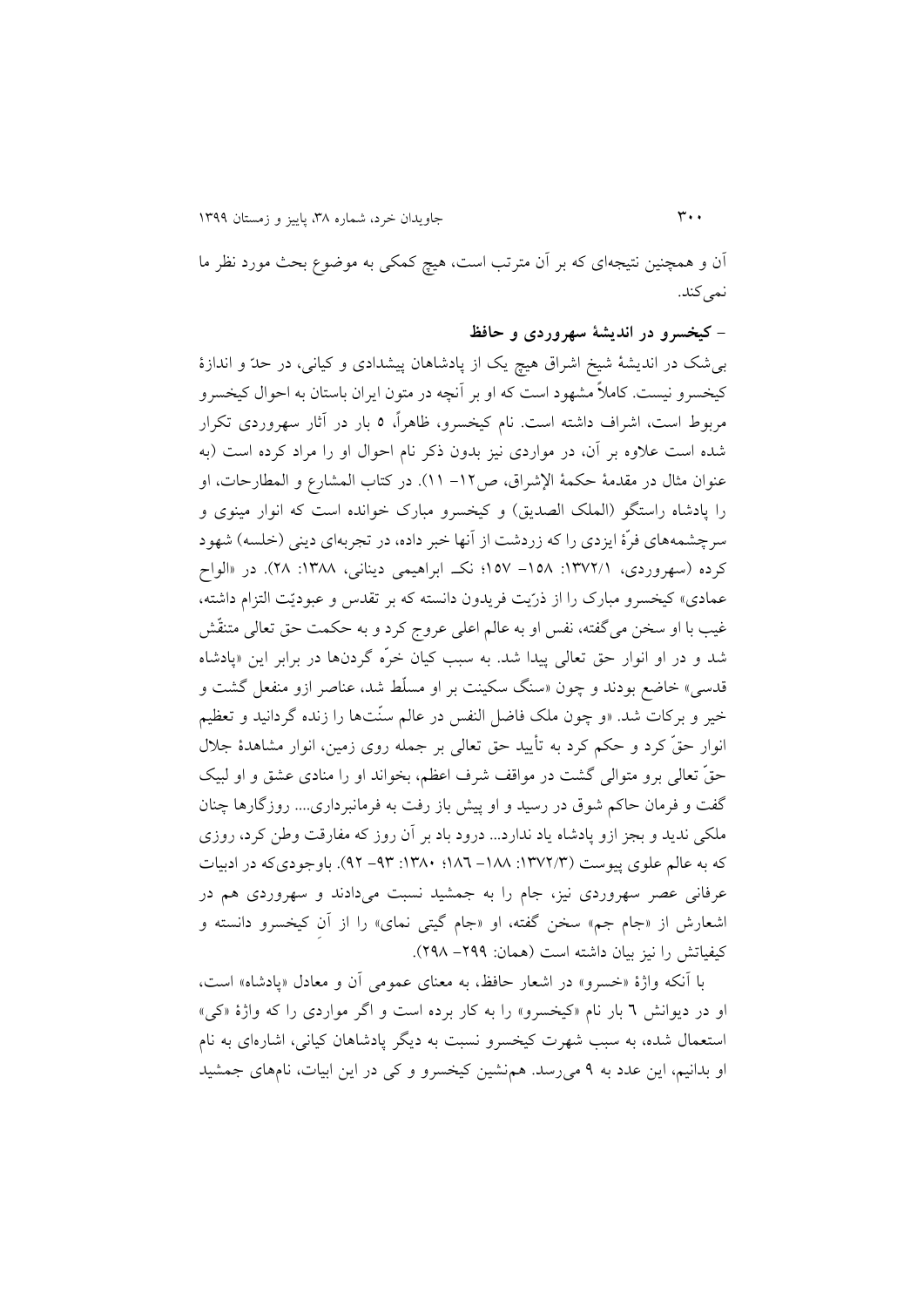يا جم، کاووس، افراسیاب و واژههای جرعه، داستان، غالم کمترين، تاج، کمر، و جام در عبارت جام کیخسرو است. به نظر میرسد در اينجا منظور از جام کیخسرو، جام گیتی نمای او باشد.

### **.8 اسکندر**<sup>8</sup>

اسکندر در متون پهلوی، اغلب چهرهای منفور دارد. در اين متون و نیز ادبیات و تاريخ زردشتيان او را با القاب گجستک (ملعون) و ويرانکره (ويرانکار)، برافگنندهٔ شاهان ايران، سوزانندة قصر شاهان هخامنشی و جوان شهوت پرست مقدونی خواندهاند )نکن. صفا، :9888 -742 742(. در بندهش دربارة او چنین آمده است: »پس، در شاهی دارایِ دارايان، اسکندر قیصر از روم بتاخت، به ايرانشهر آمد. داراشاه را بکشت همه دودة شاهان و مغمردان و پیدايان ]سرشناسان[ ايرانشهر را نابود کرد. بیمر ]بسیاری؟[ آتشکدهها را بیفسارد، گزارشهای دين مزديسنان ]زند[ را بِستَد و به روم فرستاد. اَوستا را سوخت و ايرانشهر را به نَوَد کرده- خدايي [کدخدايي؛ پادشاهي] بخش کرد» (دادگی، ١٣٦٩: ١٤٠). اما در دورة اسالمی است که رفته رفته در برخی از متون مکتوب چهرة اسکندر اصالح میشود. در شاهنامه- باوجودیکه در داستان اردشیر و در پاسخ خسرو پرويز به نامة قیصر روم، از اسکندر به بدی ياد شده- اسکندر پادشاهی بزرگ و از نژاد اصیل و دارای تخت کیانی است که داد و دانش و شجاعت را به هم آمیخته است (نک فردوسی، ١٣٦٩: -828 842(. ظاهراً علت تفاوت گزارشهای او ناشی از تفاوت در منابع و مأخذ است (صفا، ١٣٣٣: ٥٤٨).

### **- اسکندر در اندیشة سهروردی و حافظ**

مطمئناً سهروردی، در ذکر شجرهٔ حکمای الهی، نه در میان طبقهٔ حکمای یونانی و نه در ذکر طبقة خسروانیان، هیچ اشارهای به نام اسکندر- علیرغم بهرهاش از حکمت ارسطو- نکرده است. اما برخی از شارحان حکمت إشراق، در اشاره به طبقات حکماء در مقدمة **حکمة اإلشراق**، نام اسکندر را در ذيل يکی از طبقات يادآور شدهاند )نکن.  $(\Upsilon \cdot 7 \cdot 1 \Upsilon V)$  . (۳۰۲)

نام اســکندر (ســکندر) در ۱۱ بیت از اشــعار حافظ مذکور اســت. در اين ابيات، او صاحب مُلس و آيینه است که آنها را ظاهراً با تالش مبتنی بر زر و زور بدست آورد. اما با اين همه، در بدست آوردنِ آب زندگانی ناموفق بود. همنشین اين نام در ديوان حافظ؛ مُلس، آيینه، خ ضر و آب حیوان )آب خ ضر( و يس بار نیز همن شین آن زندان ا ست. در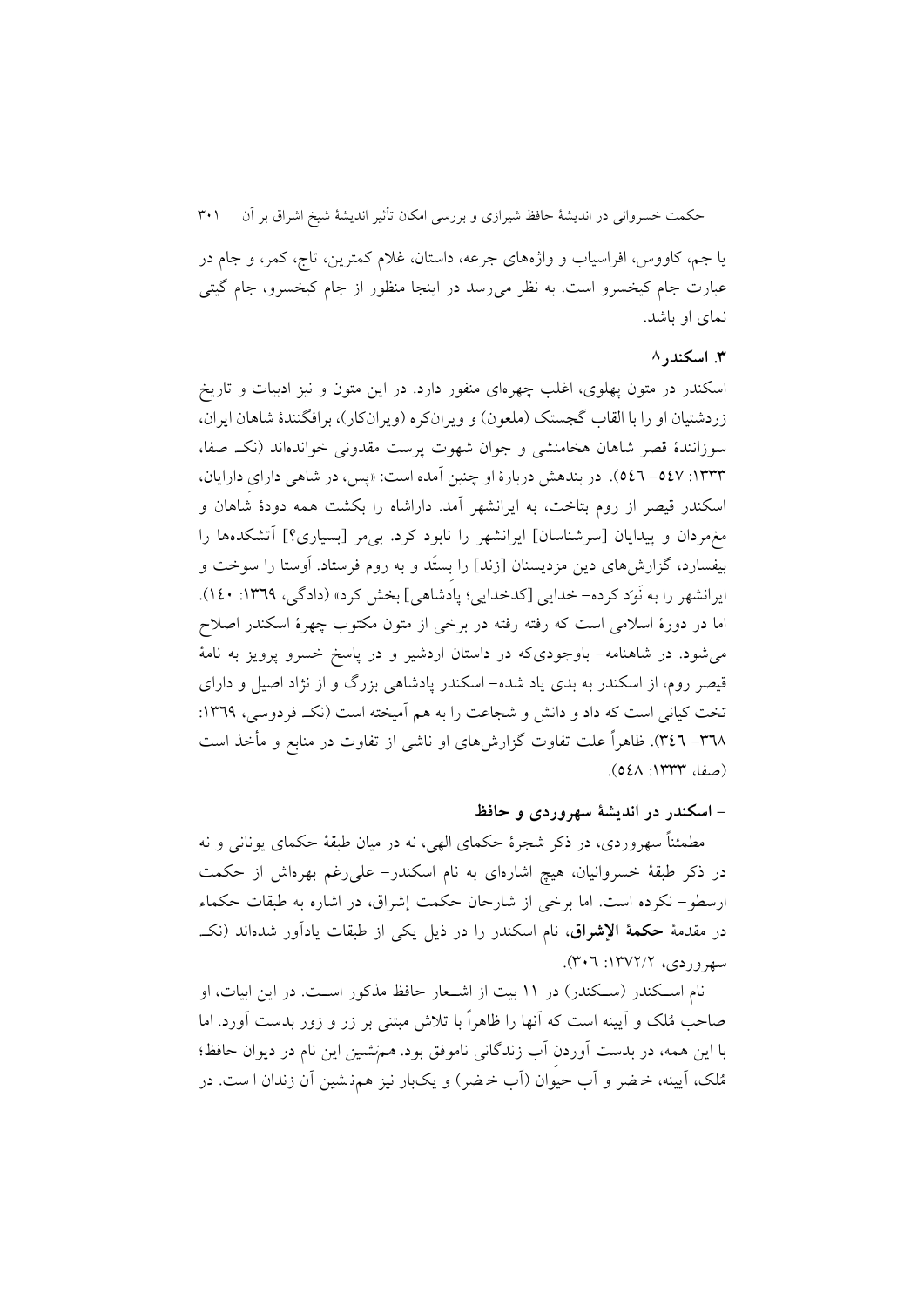يک مورد هم او دارای جام است که در واقع خودِ اسکندر *جان*شین جم شده است. از میان حکمای ايران باسنتان که سنهروردی در ذکر نسنب و شنجرة اشنراقیان از آنان نام میبرد و بخشی از رسالت عمر خود را احیای انديشة آنان میداند )نکنننن. کربن، :9813 -13 81(، زردشننتِ پیامبر اسننت. اگر به فحوای سننرودهای گاهانی، که از سننرودهای مجموعهٔ او ستا، تنها ن سبت آنها به زرد شت اثبات شده، توجه کنیم، در آن ن شانهای از ثنويت اهوره مزدا و اهريمن يا نور و ظلمت نمیيابیم. بلکه تنها سننپنته مینو )سننرشننت پاک) در برابر انگره مینو (اهريمن، سرشت بد) قرار دارد که هیچگاه به معنای تنويت دو نیروی ازلی نخواهد بود . بنابراين ثنويتی که مؤرخان اديان از آيین مجوس گزارش کرده و احیاناً به زردشت نسبت میدهند درست نیست (نک. اوشیدری، ۱۳۷۱: ذیل ثنویت).

بنابر نظر شیخ اشراق، حکیم زردشت از اضواء مینويهای خبر داده است که سرچشمه- های «خُرّه و رأی»اند (سهروردی، ۱۳۷۲/۲: ۱۵۷؛ ۱۳٦٦: ۲۷٤). در حقیقت، سهروردی انديشة زردشت و فهلويان را، درست در مقابلِ معتقدان به ثنويت افراطی يا مجوس قرار میدهد )نکن. سهروردی، :9826/8 987؛ :9883 16(. حافظ نیز در ديوانش، 6 بار به نام زردشت اشاره کرده است. در يک بيت او نيز از تازه کردن آيين زردشتی سخن میگويد و در بیت ديگر، که در ساقی نامه واقع است، به اين مسأله اشاره دارد که زردشت پس از مرگ نیز همچنان در جستجوی »می« است. همنشین نام زردشت در اين دو بیت، آتش نمرود و آتش تابناک (می؛ شراب)، لاله و ساقی است. با بیان این سخن تکمیلی در باب حکمای ايران باستان، جای آن است که آنچه را که پادشاهان برجستة فوق الذکر، در انديشة سهروردی و حافظ، بدان شهرهاند، با محوريت اشعار حافظ و آثار ، بررسی میکنیم:

**الف. جام جم**

آنچه نام جمشید را با حکمت خسروانی حافظ پیوند میدهد، ارتباطش با »جام« در عبارت «جام جم» است. دستیابی به معنای جام جم در دیوان حافظ، البته مستلزم بررسی پیشینة اين عبارت در عرفان عارفان پیش از اوست. بزرگانی همچون حکیم سنايی، فريد الدين عطار و موالنا جالل الدين رومی نیز همچون حافظ از اين ترکیب در بیان انديشه- های عرفانی خود استفاده کردهاند. حافظ علیرغم طرح بديعی که در نظام فکری خود ارائه داده، اين مفهوم را از شاعران و عارفان سابق بر خود، وام گرفته است. دکتر مرتضوی بحث زيبا و عمیقی دربارة »جام جم« ارائه داده است. او خالصة مفهوم جام جم را در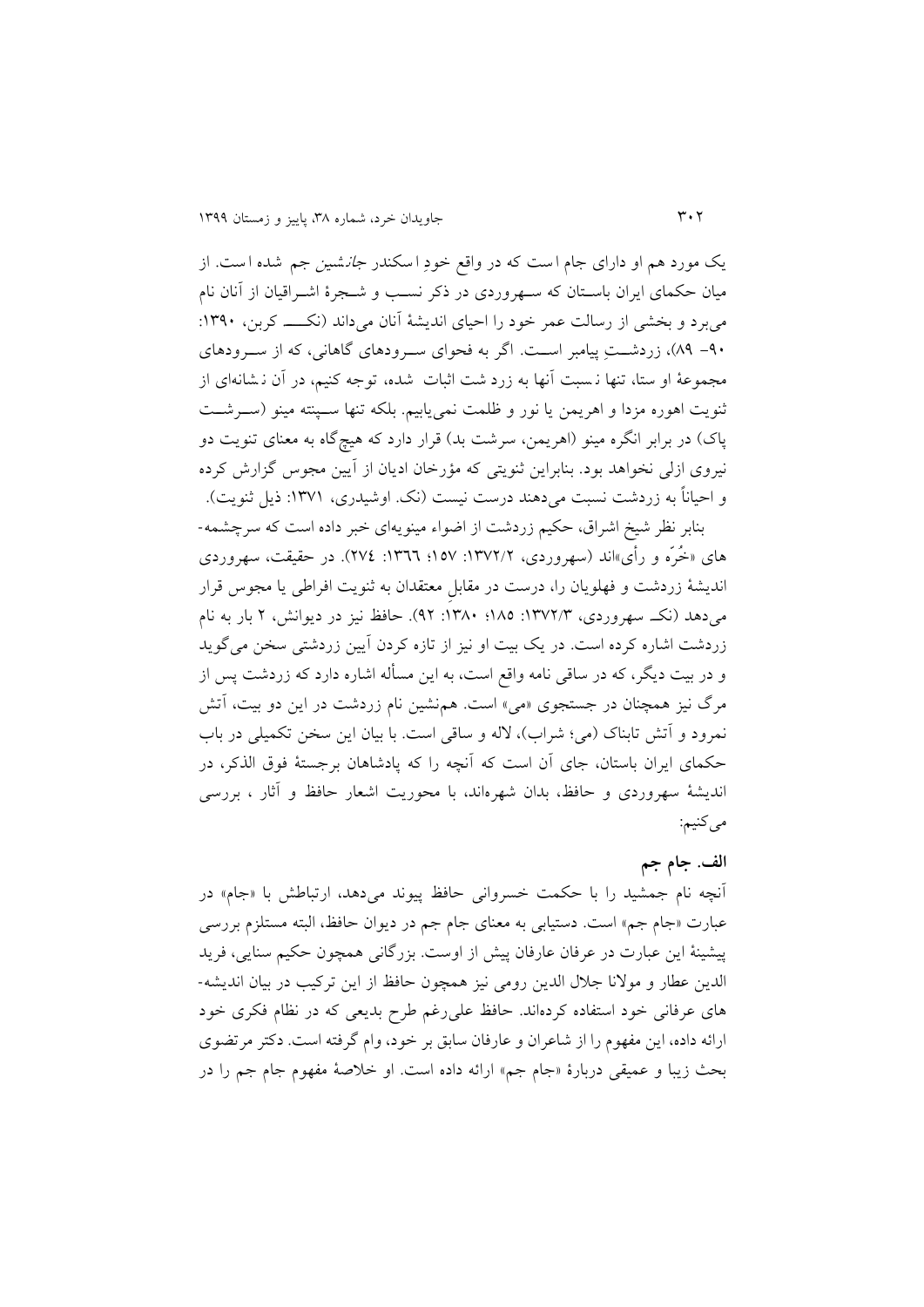ادبیات عرفانی ايران چنین بیان کرده است: »جام جم، دل پاک و روشن و مهذّب عارف است که جلوهگاه جمال حقیقت و متجالّی معشوق ازلی و آيینة تمام نمای کلیة رازهای ناگشودنی و مبهم آفرينش به شمار میرود و در تفسیر آن بر اين سه بیت »سنايی« چیزی نمی توان افزود:

قصّهٔ «جام جم» بسی شنوی انـــدر آن بیش و کم بســـــی شــــــنوی بهيقين دان که «جام جم» دل توست مســـــــتقر ســـــرور و غم دل توســـــت چون تمنّا کنی جهان ديدن جننملننه اشننننیننا در آن تننوان دينندن حمدالله مستوفی در «تاريخ گزيده» در بيان حقيقت «جام کيخسرو» چنين مي آورد: »... اهل معنی گويند جام گیتی نمای، درون صافی او بود و درون مصفی را حجاب نبود. بدين سبب بعضي او را پيغمبر دانند». يعني «جام جم» يا »جام کیخسرو« در نظر صاحب تاريخ گزيده نیز عبارت از »دل پاک و درون صافی و ضمیر روشن عارف» است» (مرتضوی، ١٣٦٥: ١٦٢).

حال وقت آن ا ست تا نظر حافظ را در اين باره برر سی کنیم. ل سان الغیب در موارد معدودی گاه ابیاتی چند از يک غزل را به صورت منسجم به بيان ديدگاه خود اختصاص میدهد. بخ شی از يس غزل نیز به بیان مفهوم و منظور او از »جام جم« اخت صاص يافته است:

سال ها دل طلب جام جم از ما می کرد وان چه خود داشت ز بیگانه تمنا می کرد گوهری کز صدف کون و مکان بیرون است ط لب از گمشنننند گان لب در يا می کرد مشکل خويش بر پیر مغان بردم دوش کو بنه تنايیند نظر حنل معمنا می کرد ديدمش خرم و خندان قدح باده به دست و اندر آن آينه صد گونه تماشا میکرد گفتم اين جام جهان بین به تو کی داد حکیم گ فت آن روز که اين گن بد می نا می کرد بی دلی در ه مه احوال خدا با او بود او نمیديدش و از دور خدا را میکرد...

مســـــــــلماً منظور حافظ نیز چون دیگر عارفان، از «جام جم» چیزی جز «دل پاک و درون صافی و ضمیر روشن عارف» نیست. هم نشین «جام جم» در ابیات این غزل- که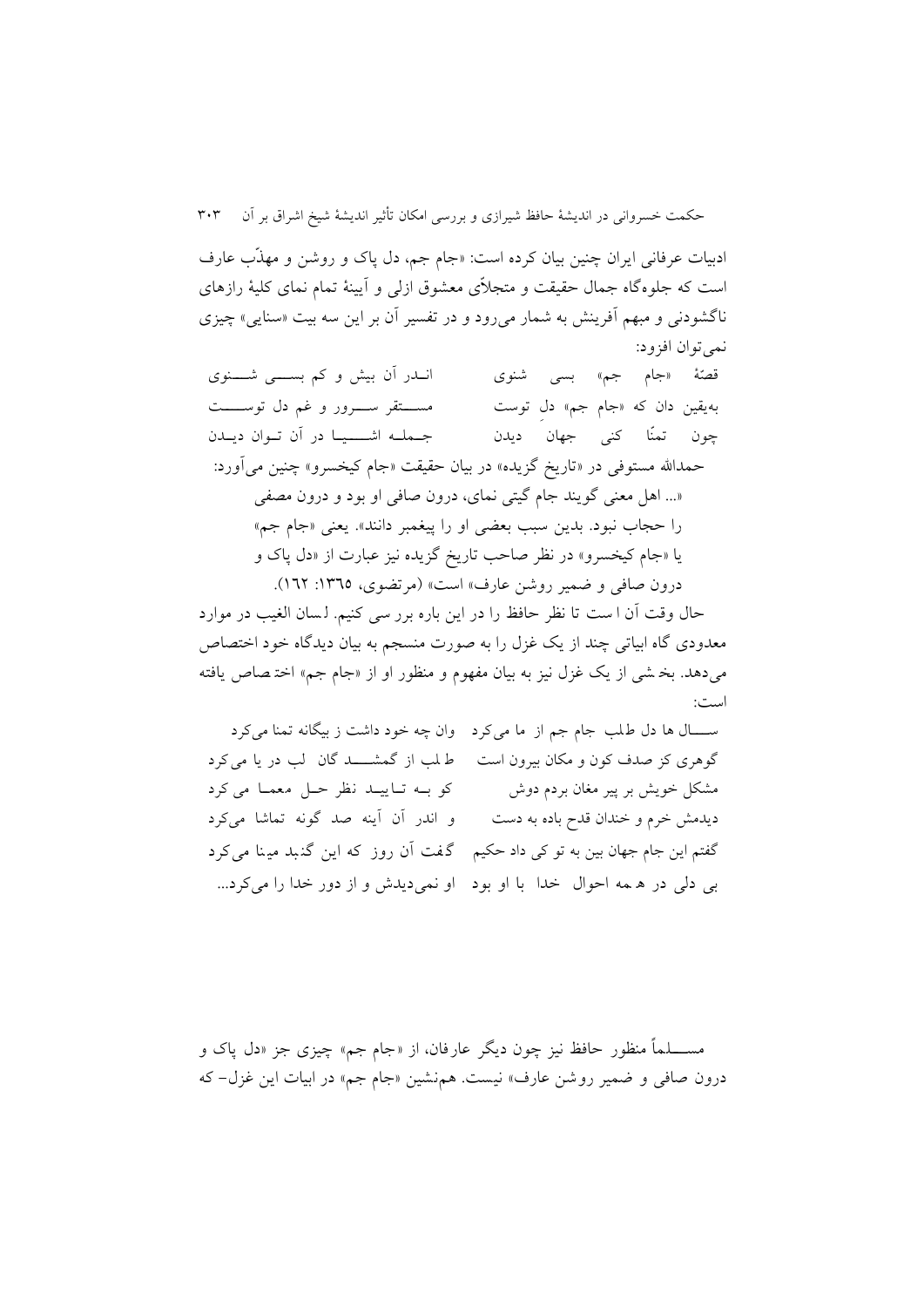به عنوان معنای آن هم قابل طرح می باشننند - گوهر، آينه، قدح باده و جام جهان بین است. ضمناً اين غزل به تنهايی گويای آن است که در نظام فکری حافظ قدح باده، آينه و جام جهان بین، جملگی برای یک منظور و ضع شدهاند و مق<sub>ا</sub>صود از آنها همان «جام جم» ا ست. از سویی دیگر، برر سی سه واژهٔ «قدح باده»، «جام جهان بین» و «آینه» در ديوان حافظ نشنان میدهد که اين سنه اغلب جانشنین هم و هممعنیاند. همچنین واژة پرکاربرد »جام می« جانشینِ »قدح باده« است که بحث را با آن ادامه میدهیم.

واژهٔ «جام» در ديوان حافظ، ١٥٥ بار و جانشـين آن يعنی «قدح» ٤٣ بار به کار رفته اسننت. از اين میان »جام می« 64 بار )و جام مینايی می 9 بار(، »جام جم« 1 بار، »جام اسکندر» ۱ بار، «جام باده» ۸ بار، «جام جهان بین» ٦ بار، «جام شراب»٢ بار، «جام جهان نما» ۲ بار و «جام گیتی نما» ۱ بار به کار رفته است. در واقع، هر یک از این واژهها جانشین هم قرار گرفته اند. آشکار است که سه واژة جام می، جام باده و جام شراب، در معنای ظاهری مترادف و هممعنیاند. اما، همانگونه که اشناره شند، میان پنج واژة ديگر، جام جم، جام اسکندر، جام جهان بین، جام جهان نما و جام گیتی نما، علی رغم تفاوتی که واژة جم و اسکندر با سه واژة ديگر وجود دارد، در معنای رمزی و نمادی هماهنگی برقرار است.

کلمات همنشننین »جام می« عبارتند از: آيینه سننکندر، ملس دارا، مريد، بنده، خنده، زلف، توبه، لعل يار، زاهدان، مذهب، فیض، اسـرار (٣ بار)، لاله، کف، بی وفايی دهر، ساقی ) 4 بار(، نگارندة غیب، لب معشوق، طمع، دست، ساغر شادی، میگساران، مغان، خون دل، دايرهٔ قســمت، دُرد، دهن، جانان، گران جاني، کام دل، زمانه وفا، حکايت جم و کاووس کی، جم، کی، اهل ريا، اهل جهان، پاکدلی، پیر میکده، عیب پوشنننیدن، بو سیدن، د ست زهد فرو شان، خرقة زهد، نقش، ر ضای تو، شراب کوثر، حور، عمر، بیحاصلی، بوالهوسی، پیری، پای گل، دهر.

پیش از اين گفته شند که واژة »جام جم« در اشنعار حافظ 1 بار تکرار شنده اسنت. کلمات همنشین »جام جم« عبارتند از: راز، رموز، زالل خضر، دل غیب نمای، خاتم، سرّ (که در اينجا، جانشين «راز» شده است)، گوهر، بی بصری و لاف بينايی.

### **ب. جام جهان بین**

جام جهان بین يا جام گیتی نمای در داستانهای اساطیری ايران باستان به کیخسرو تعلق دارد. اما ظاهراً در يک فرايند زمانی در اختيار جمشيد قرار میگیرد و به او اختصاص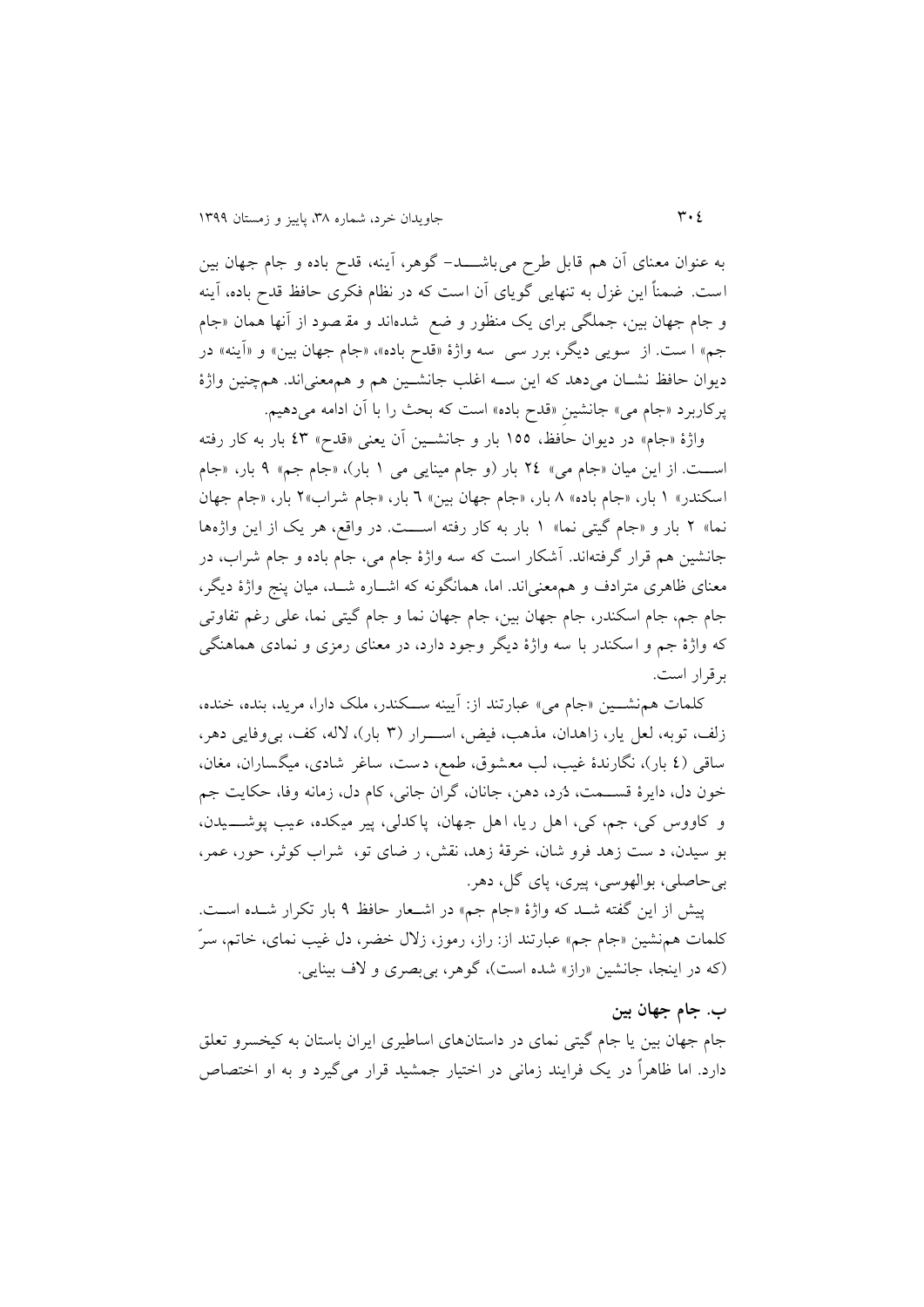میيابد. در بررسی اين فرآيند، احتماالً بايد به بررسی ادبیات عارفان و شاعران اعصار اولیة اسالمی پرداخت که مسلماً بیرون از حوصلة اين مقاله است. اما اوصاف اين جام را بايد در ادامهٔ مطلبي يافت که شيخ اشراق، در رسالهٔ «*لغت موران*» آورده است:

»جام گیتی نمای کیخسرو را بود. هر چه خواستی، در آنجا مطالعت کردی و بر کائنات مطّلع میگشتی و بر مغیبات واقف میشد. گويند آن را غالفی بود از اديم بر شکل مخروط ساخته، ده بند گشاده بر آنجا نهاده بود. وقتی که خواستی که از مغیبات چیزی بیند، آن غالف را در خرطه انداختی. چون همه بندها گشوده بودی بدر نیامدی، چون همه ببستی در کارگاه خرّاط بر آمدی، پس وقتی که آفتاب در اسطوی بودی، او آن جام را در برابر میداشت. چون ضوء نیّر اکبر بر آن میآمد، همه نقوش و سطور عالم در آنجا ظاهر مے شد...

<sup>1</sup> ز استاد چو وصف جام جم بشنودم خود جام جهان نمای جم من بودم...«  $(199.117V7/T)$ 

اما در ديوان حافظ جام جهان بین 2 بار به کار رفته که در 4 مورد همنشنننین آن «جم»، «حکیم» و «پیر میخانه» به عنوان بخشـندهٔ جام جهان بین، و در دو مورد همچون آيینه، آگاهی بخش است و بايد سینه را پاک داشت )کآيینه ايست جام جهان بین که آه ازو(. از اين میان واژة »آيینه« میتواند ما را در موقعیت شننناخت بهتری از ذهن و زبان حافظ قرار دهد. اما در ا شعار او عبارتِ «جام گیتی نمای» تنها ۱ بار و «جام جهان نما» 8 بار آمده است.

## **ج. آیینه سکندر**

آيینة سکندر را که حافظ در اشعار خود به کار برده، در حقیقت همان »آيینة اسکندريه« است و آن آيینهای بود که بر فراز منارة شهر اسکندريه نصب کرده بودند و بعدها به سبب آنکه بنیان نهادن شهر اسکندريه و منارة آن را به اسکندر مقدونی نسبت میدادند، آيینه را هم به او انتساب دادند (مرتضوی، ١٣٦٥: ٢١٤). ازاين روست که حافظ نيز مفهوم و وظیفهای را که دربارة جام جم و جام جهان نما مشاهده کرديم، بر آيینة سکندر حمل می کند.

در بررسی واژهٔ «آیینه» در دیوان حافظ، که در برخی موقعیتهای شعری به صورت »آينه« آمده، اين نتايج بد ست آمد: »آيینه« 94 بار و »آينه« 84 بار تکرار شده ا ست . در بسننیاری از موارد، واژههای آينه و آيینه تنها معنای ظاهری خود را دارند و حافظ تالش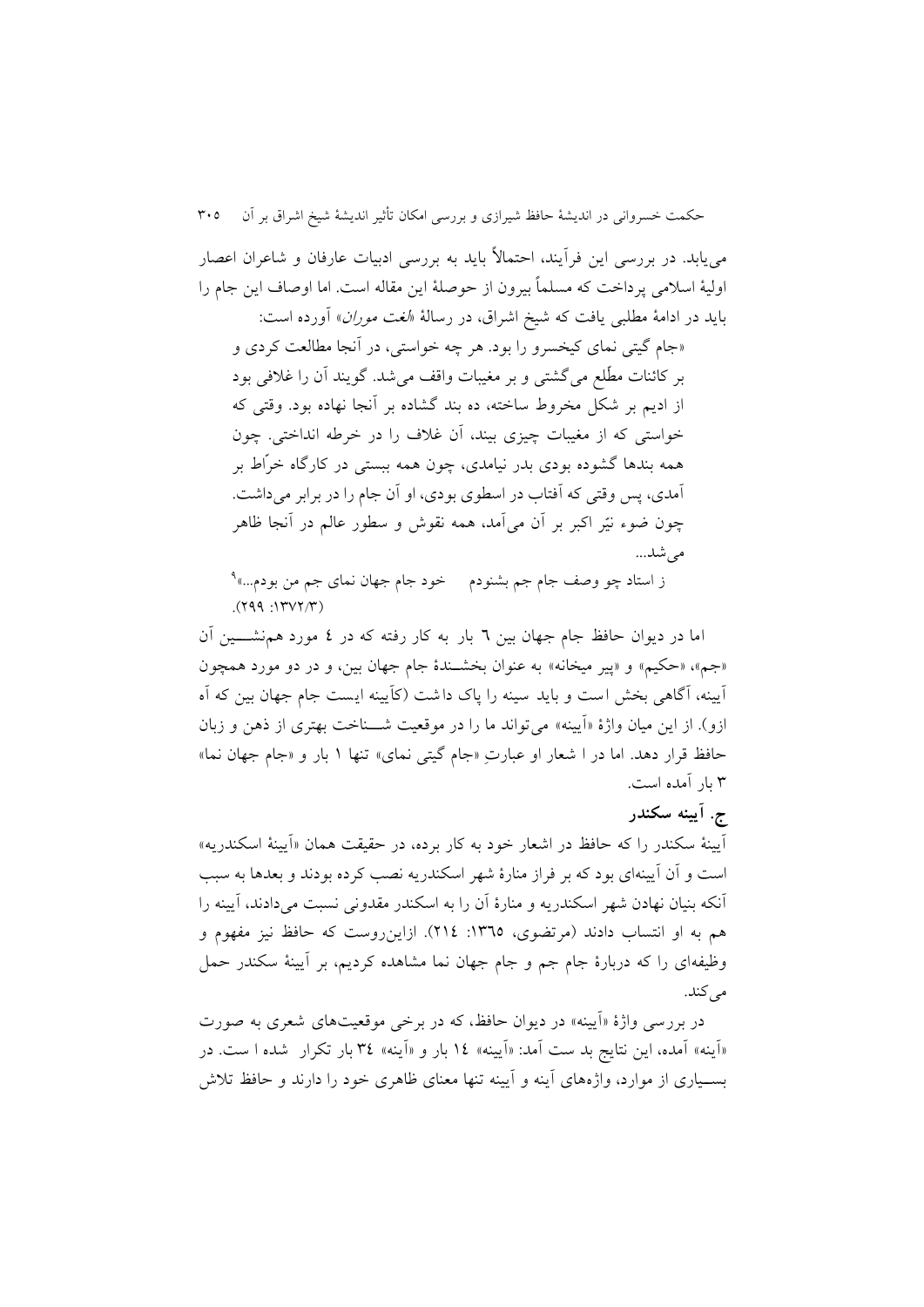نمیکند رمزی را به مخاطب انتقال دهد. يکی از موارد همنشين آيينه، سکندر (اسکندر) است.

**مغان در حکمت خسروانی سهروردی و نظام فکری حافظ** بنابر اساطیر ايرانی، جمشید مردمان را به چهار طبقة متمايز تقسیم کرده بود که از آن میان، نخستین طبقه، «روحانیون» یا «کاتوزیان» (آتورپان، آذربان) خوانده شد (نکــ صفا، :9888 464(. عنوان »آتُربان« نیز در اوستا، به اين طبقه اشاره دارد. کلمة »مُغ« مفرد مغان است و اصطلاح «موبد» («مُغوپَیتی و در پهلوی «مَغوپَت») به معنای پیشوای دین زردشتی، با آن همريشه است. دکتر جلیل دوستخواه در پیوست اوستا، پس از بیان ريشه، معنی و خويشاوندان اين واژه در سنسکريت و گزارش پهلوی اوستا، آورده است:

«در دورهٔ متأخر، «مغ» به معنی «موبَد» يا «اَتربان» و نیز «پیرو دين زردشتی» به کار رفته است. در گاهان از اين واژه نشانی نمیبینیم و احتماالً کاربرد آن مربوط به دوران تدوين اوستای نو و شاخة غربی دين زرتشتی است. اما چندين بار از «مَگَه» [به مفهوم جرگه يا انجمن پذيرندگان و پيروان پيام و اموزش زردشت<sup>۰۰</sup>] و «مَگَون» [به مفهوم هموند يا عضو مگه] سخن به ميان آمده است» (١٣٧٤:  $(1 \cdot 00)$ 

واژهٔ «مجوس» که در نوشتنههای عربی و فارس<sub>سی</sub> ســدههای میانه به معنی مطلق زردشننتی به کار رفته و در واقع واژهای قرآنی )حج: 92( به شننمار میرود که به تبع آن در روايات اسلامی هم ديده می شود، معرّب «مگوس» يونانی است که خود از واژهٔ «مغ» مايه دارد و در زبانهای اروپايی mage، بيشتر به معنی «جادو» و «جادويی» آمده است. دکتر دوستخواه احتمال می دهد معنای جادو و جادويی که در اين زبانها بر اين واژه حمل میشود، از کارکرد »مغانِ کلدانی« متأثر باشد.

به نظر میر سد آيین مغانی زرد شتی ، ا صالتاً به م شرق ايران زمین، تعلق دا شته و در ســيری دائمی به ســوی مغرب ايران در حرکت بوده اســت. به گونهای که «هرودوت» مؤرخ يونانی، که با مادها و پارسهای ايرانی در زمان هخامنشننیان سننروکار داشننته، از طايفهٔ «مغان» نام میبرد که يکی از طوايف شـــش&نانهٔ مادها بوده و ســـمت روحانيت مذهبی دا شتهاند. ازاينروی، رفته رفته، زرد شت را هم، که به جهان م شرق ايران تعلق داشت، از مردم آذربایجان و یا برخاسته از میان طبقهٔ مغان به شمار آوردند (نکـــ معین، :9862 78؛ آريا، :9821 12(. پس از اسننتقرار آيین مغانی زردشننتی در مغرب ايران، از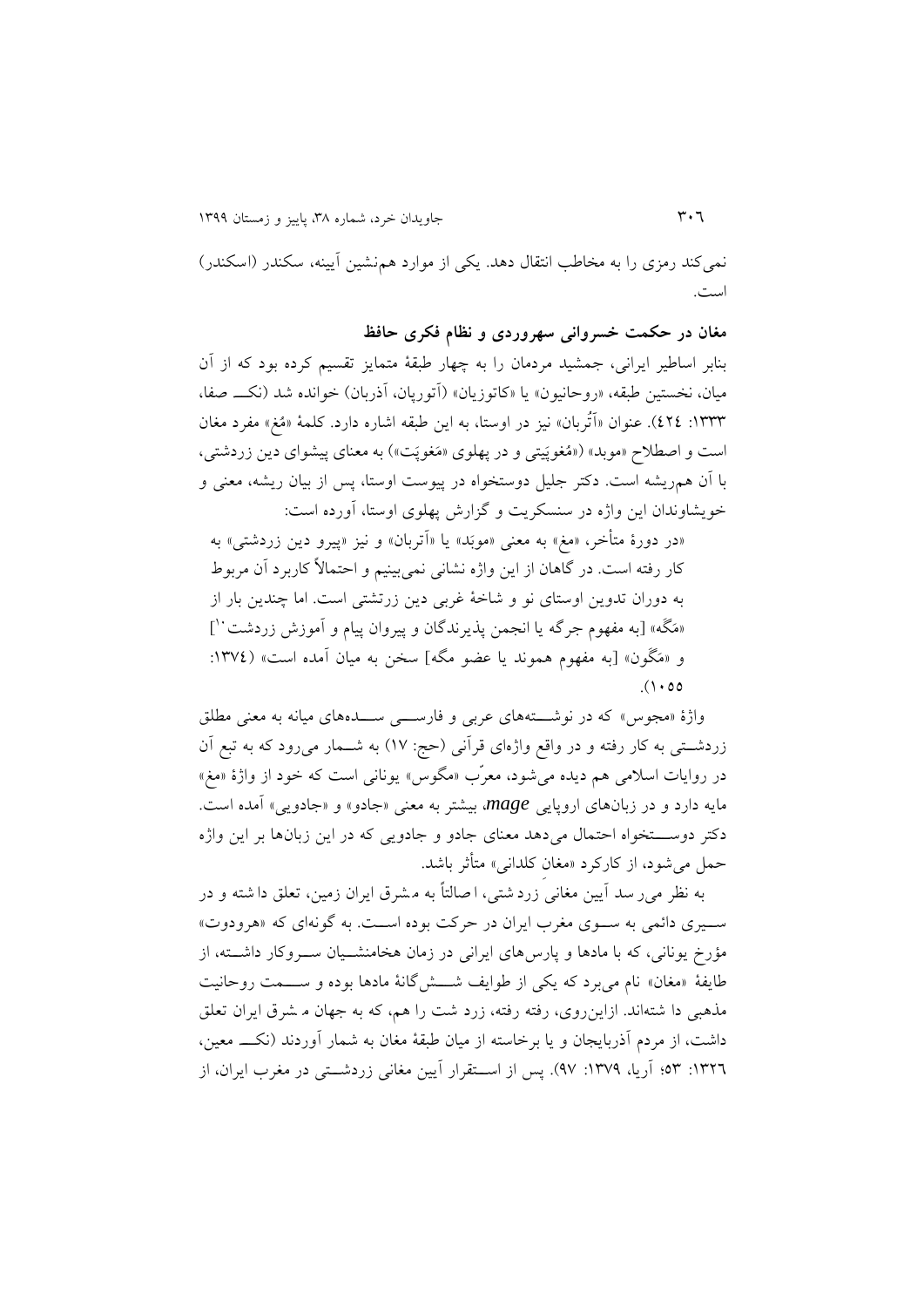يس سو در جهت جنوب غرب انتشار يافت و از مواجهة آن با حکمت کلدانی محصولی پديد آمد که هانری کربن، ايران شناس شهیر فران سوی از آن به »آيین مغانی- کلدانی« تعبیر میکند. اين آيين از طريق سورريه به اسكندريه رسـيد. اشـتياق دينی و فلسـفی وجدانهايی را که با هم قرابت دا شتند، امکان تلاقی سنّت افلاطونی، آيين اورفئو سی، حکمت هرمسی و آيین مغانی -کلدانی را در آن مرکز علمی و فکری يونانی مآبی فراهم آورد. مهمترين محصول اين التقاط، در نیمة دوم قرن دوم میالدی رسائلی به نام »هواتف کلدانی» از دو حکیم پارسـا و در موضـوع شـناخت معقولات اسـت. اين کتاب به نوبهٔ خود بر فیلســــوفان نوافلاطونی تأثیری عظیم بر جای نهاد و نوعی «آیین مغانی یونانی مآبی» را به وجود آورد. در اين آيين، زرد شت از جمله پيامبران ذات احدی ا ست و در تعالیم او، اثری از رنگ و بوی ثنویت غلوّ آمیز مجوس ایرانی، که بعدها مورد انتقاد مسلمانان نیز قرار گرفت، نبود.

از سوی ديگر هم، آيین مغان در جهت شمال غرب نیز از خالل آ سیای صغیر در ارمن ستان، پونت و کاپادوکیه (بخشهايی از ترکیهٔ امروزی) گسترش يافت. همین مغان آسنیای صنغیر بودند که عموماً تحت نام يونانی »مگوسنوی« )maguseens )شنناخته می شدند. آنان بی شس زرد شت را بانی آيین ها و نیز رازهای خويش میدان ستند اما در نزد آ نان مکتب «زروان» غا لب بود و در عین حال میترا و راز های وی برای آ نان جايگاهی اساسی داشت (نک کربن، ۱۳۹۰: ۱۰۲– ۱۰۱).

از صدر اسالم نام مجوس در اشاره به آيین های ايرانی، علیالخصوص آيین زردشتی به کار میرود مشننخصننة بارز آيین مجوس يا زردشننتی، که در برخی متون معادل آيین مغان ا ست، باور به ثنويت يا دوانگاری و تکريم آتش ا ست. در واقع آيین مجوس يکی از آيينهای ثنوی ايرانی به شمار می آيد. بنا بر نو شتهٔ شهر ستانی، «مجوس به دو ا صل مُدَبِّر قديم باور دارند که خیر و شر، سود و زيان، و صالح و ف ساد را تق سیم می کنند. يکی از آنها »نور« اسنننت و ديگری »ظلمت «. و در زبان فارسنننی يزدان و اهريمن. « ) شهر ستانی، :9882/9 686(. باور به اين دو ا صل ا ست که انتقاد مخالفان اين آيین، از جمله م سلمانان را به دنبال دا شته ا ست. بااي نوجود، شواهدی از مذاهب ايرانی چندی در د ست ا ست که در پايان ع صر سا سانی و سده های نخ ستین ا سالمی قرائت های مختلفی از آيينی که آن را مجوس نام نهادهاند، ارائه دادهاند. از آن ميان، يکی «مجوس اصنلی« اسنت که معتقد بودند، جايز نیسنت که دو اصنل ياد شنده هر دو قديم و ازلی باشننند. بلکه نور، ازلی و ظلمت، حادث اسننت. در گزارش شننهرسننتانی، کیومرثیه از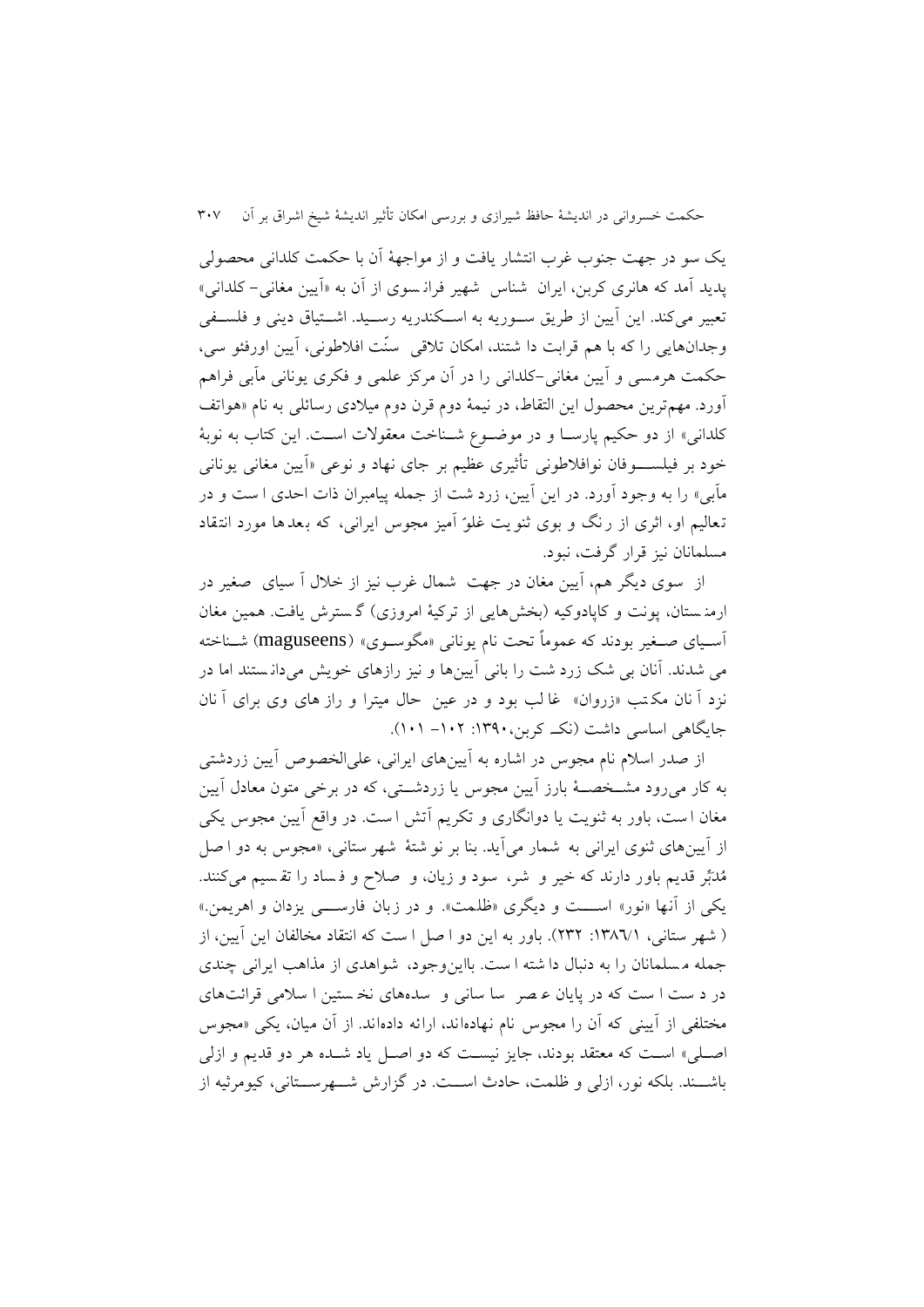مذاهبی بود که يکی از قرائتهای مجوس اصلی را به نمايش گذاشت (نکسه ۱۹۸٦/۱:  $377 - 777$ ).

# **- سهروردی و آیین مغان**

در قرن ششم هجری، شیخ شهاب الدين سهروردی نیز همچون اغلب فقها و متکلمین جهان اسالم، به سبب باور به قديم بودنِ دو اصل مذکور، به کفر مجوس باور داشته است. بااينوجود حکمای فُرس و ملوک پارسیان را از قاعدة کفر مجوس و ثنويانی که خدای را دو میگويند، مستثنی میکرد. او زردشت را از زمرة همان حکمای پارسی میدانست که به وحدانیت خداوند باور داشته و ازاينرو، در باور سهروردی منشأ باور ثنوی مجوس نه زردشت پیامبر که گشتاسب (در اوستا «ویشتاسپ») بوده است (نک سهروردی، :9826/8 987(. به اين دلیل است که شیخ اشراق حاضر نشد مفهوم »مجوس« را تنها با تأکید بر يکتاپرستی زردشت اصالح نمايد و بدان معنايی غیر از معنايی که در فضای عالم اسالم متداول بود، بدهد و ترجیح داد برای اشاره به شاخة شرقی حکمای قديم عنوان «خسروانیان» به کار رود. اما او، آنگونهکه هانری کربن مطرح کرده است، بسیاری از عناصر آيین مغانی يونانی مأبی را با قرار دادن و پذيرفتنشان در حکمت اشراق، احیا نمود )نکن. :9813 بخش اول و دوم(.

### **- حافظ و آیین مغان**

عنوان «مغان» در ايران پس از اسلام نيز همانند دوران اشکانی و ساسانی، به معنای دين-ياران (موبدان) زرتشتی و پیروان آن آيين، در متون شعری و ادبی به کار می رفته است )نکن. لغتنامة دهخدا، ذيل عنوان »مغان«(. تا آنکه از قرن ششم هجری به بعد، يعنی مدت زمانی پیش از تولد سهروردی، در اشعار برخی از عارفان ايرانی اصطالحات و عباراتِ «دير مغان»، «مغ» و «مغبچه» (سنايي غزنوي؛ نخستين كسي كه انواع اصطلاحات مزبور را در ضمن اشعار پارسی گنجانید) و نیز «می مغان» و «می مغانه» (عطار نیشابوری) رواج يافت. برخی از پژوهشگران ذکر اصطالحات مربوط به مزديسنا در شعر عرفانی فارسی را، که بنا بر اعتقاد مرحوم دکتر معین، ناخواسته صورت گرفته، نمونهای از تجلی روح ايرانی دانستند که شعلة آن همواره در دل افراد با ذوق کشور ايران مشتعل بوده است )نکن. معین، :9862 -738 732(.

بی شس، خواجه شمس الدين محمد حافظ شیرازی بزرگ ترين شاعر غزل سرا و عارف قرن هشتم (م ٧٩٢هــــــ ق) بيش از ديگر گويندگان و شاعران ايرانی اصطلاحات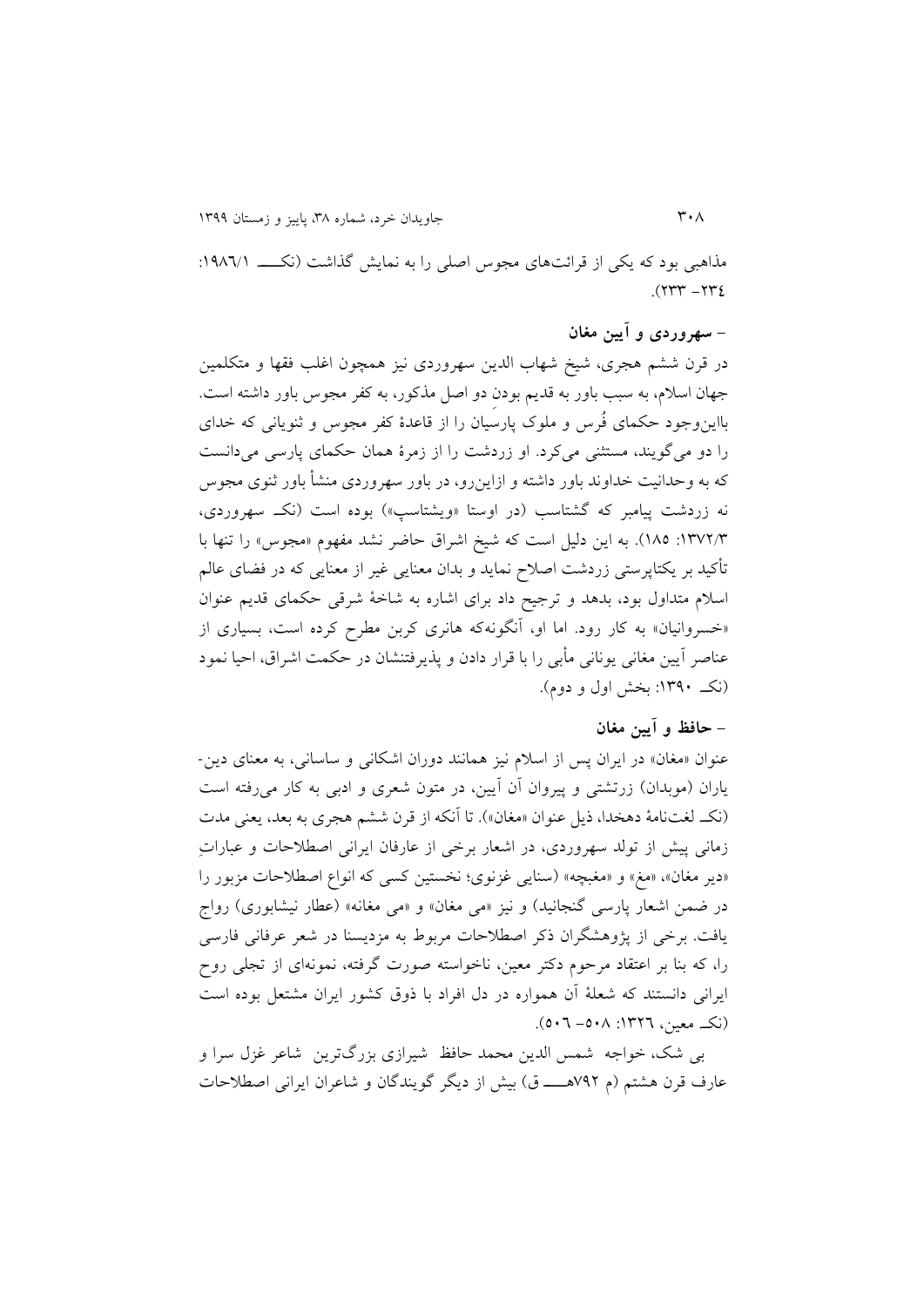مزدي سنا را با پذيرفتن معانی عرفانی آنها در منظومة فکری خود به کار گرفته ا ست. نیاز به گفتن نیسننت که حافظ اغلب اين اصننطالحات را با بار معنايی خاص و گاه اعطای وجه رمزی و نمادی به آن به کار گرفته اسنننت. واژة مغان در اين میان البته ، جايگاه خاص خود دارد و میتوان آن را از جمله عبارات کلیدی در آن منظومة فکری به شمار آورد. در ديوان حافظ واژة »مغان « 48 بار به کار رفته اسنننت. هم نشنننینهای اين واژه، عبارتند از: می (٦ بار)، سجاده (٢ بار)، پیر (٢٥ بار)، سالک، صومعه (٤ بار)، خرقه (٥ بار)، سالوس، دير (٨ بار)، شراب (٣ بار) و جان شين آن باده، آتش، دل، قدح، مست، میخواران، نرگس مست، سـر (۳ بار)، دولت (۳ بار)، سـرا، گشـايش، ميخانه (۲ بار)، اسرار عشق بازی، خانقاه، خانقه )8 بار(، ورد صبح گاه، مرشد، سرّی ز خدا، زاهد، بازی غیرت، کوی (۲ بار)، آســتین افشــان، فتنهها، دامن، آخر زمان، مشــکل، تأيید نظر، حلّ معمّا، مريد، شيخ (٣ بار)، شاب، جهل، وعده، عنايت، گدا، سالکان، نيکي، چـ شم کرم، حلقه، ازل، گوش، مدد، همّت، نام، قصننر فردوس، پاداش عمل، رند، گوشننة دل، غم، حريم درگه، حريف باده، رفيق توبه، در معنى، در (٤ بار)، ســــاکنان درگه پير…، منّت، خرابات )6 بار(، حا صل خرقه و سجاده، راوق خم، سخن پیر ،... الف، چاکران، خاک بو سی، نور خدا، خدمت، م صلحت، صوفی، عالم قدس، حوالتگاه، توبه، عذر، فتوی، قول قديم، حرام، يار، چاره، مأمن وفا، درس حديث ع شق، سرای مغان، صنم، مجلس، کافران، شسیدایی، دفتر، و کوی (۲ بار). اگر در تمامی اشـــعاری که لفظ «مغان» در آن مندرج است، مداقه شود، حاصل آن اين است که پیر مغان در اين اشعار جايگاه محوری دارد. از سويی ديگر مالحظه نموديم که واژة پیر به عنوان هم نشین کلمة مغان 67 بار به کار رفته است که در میان ديگر همنشینان، بیهمتاست. ازآنجاکه واژة مغان، به طور عام، در ا شعار حافظ، احتماالً فاقد جان شین ا ست، اما اگر يکی از ترکیب های پیر مغان، يعنی عبارت «مذهب پیر مغان» را، باوجودی که تنها یک بار به کار رفته، به عنوان واژهای محوری و اساسی در نظر بگیریم، جانشین آن در اندیشهٔ حافظ، مطمئناً، عبارت «مذهب رندان» است. حافظ خود را پیرو «مذهب پیر مغان» معرفی میکند که در حقیقت همان «مذهب رندان» است. او به سبب پیروی از این مذهب، ساکن «کوی عشق» شده است. در کوی ع شق و مذهب رندان، » صنم پر ستی « و »دربانی میخانه« جايز ا ست . پیر مغان در کوی مغان مقام دارد. جانشین این کوی مغان (که ۲ بار تکرار شده) عبارت است از: «خرابات مغان» (٢ بار) و «دير مغان» (٨ بار) و شايد- به خاطر جان شيني واژهٔ عشق به جای مغان - مهمتر از همه، »کوی عشنننق« )4 بار( . و اگر در واژة »کوی« تمرکز کنیم،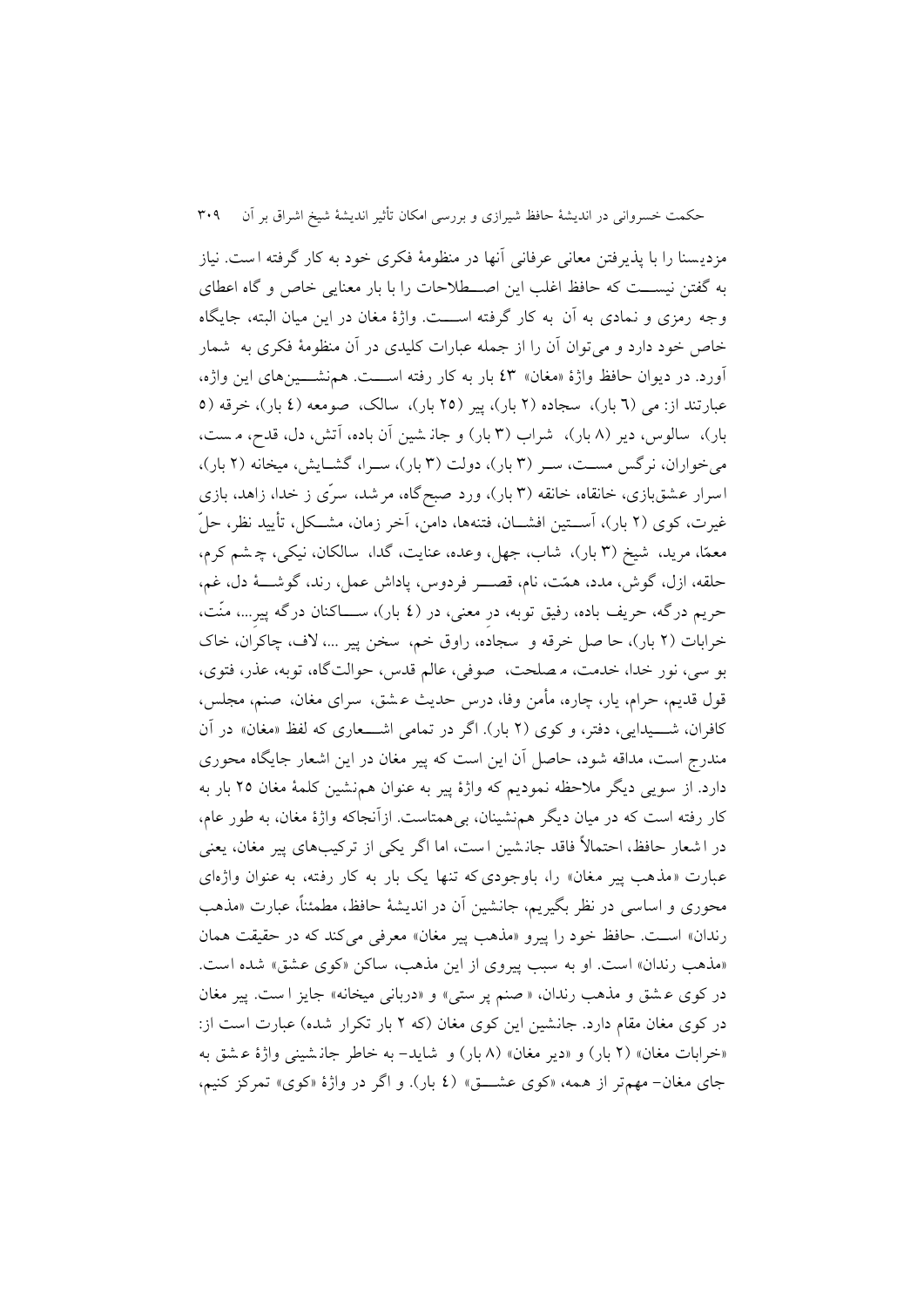همنشننین ديگر آن »میکده« خواهد بود. به عبارتی ديگر »کوی میکده« جانشننین »کوی ع شق» ا ست. اين عبارت «کوی ميکده» راهی پر م شغله را بر روی ما می گ شايد که در واقع مدخلی است برای بررسی واژه های کلیدی ديگری در اشعار حافظ ؛ يعنی »عشق « و «میکده». بررسی این دو واژه و توجه به هم نشین و جانشین های آن، ما را به شبکهای از عبارات و واژهها وارد میکند که برای ح صول به نتیجة نهايی ، برر سی تمام واژه های ديوان حافظ را در پی خواهد داشت. اين بررسی البته بیرون از حوصلة يس يا چند مقاله خواهد بود.

الزم به ذکر است که واژه های ديگری که با مغان مرتبط است، يکی کلمة »مغ« اس ت که 9 بار تکرار شده و همنشینهای آن رند، آتش و چراغ است. واژة دوم »مغبچه« است که در ديوان حافظ 8 بار تکرار شننده و همنشننین آن، باده فروش، خاکروب، میِخانه، مژگان، ورع، می، مطرب، هوا، راهزن، دين، دل، آشـــنا، انديشــــه، خرقه، صــــوفی، نامه تعزيت، دختر رز و زلف دوتا می باشننند. ازآنجاکه واژة اخیر به گروه واژه های نظربازی حافظ مربوط ا ست، جان شین آن را بايد پس از برر سی مفاهیمی چون نظربازی، رندی، عاشقی و ديگر هنرهای حافظ مشخص نمود.

#### **نتیجه**

مشاهده کرديم که آنچه را شیخ شهاب الدين سهروردی، دربارة پادشاهان باستانی ايران در آثار خود بیان داشته با متون مقدس زردشتی سازگاری بیشتری دارد. او نام جمشید را به دلیل گناهانی که متون دينی به او نسبت دادهاند، در کنار نامهای ديگر شاهان آرمانی ايرانی و حکمای فهلوی قرار نمیدهد. زردشت را، بدون آنکه به سرودهای گاهانی استناد کند، از باور به ثنويت مبرّا میداند و او را اشاعه دهندة انديشههای مربوط به خورنه و نور معرفی میکند. برای طهارت دامان مجوس تالش نمینمايد و منشأ انديشة آنان را گشتاسب يا ويشتاسپ میداند. اين باور او، که مشخص نیست چه منبعی دارد، البته با مندرجات اوستا سازگار نیست. همچنین او بر خالف انديشة شارحان فلسفة اشراقش، شهرزوری و قطب الدين شیرازی، به متون کهن ايرانی پایبند است و اسکندر را با وجود بهرهمندیاش از حکمت يونانی، در زمرة حکمای برخوردار از خمیرة ازلی قرار نمیدهد. اما سخن گفتن دربارة حافظ و انديشههای او به دلیل بیان باورهايش در قالب اشعاری که ازسويی، از ژرفای الزم برخوردار بوده و تمامی صناعات را نیز برای پوشیده ماندن معنا يا معانیای که مراد کرده، در آن به کار گرفته است و از سويی ديگر، مخاطب را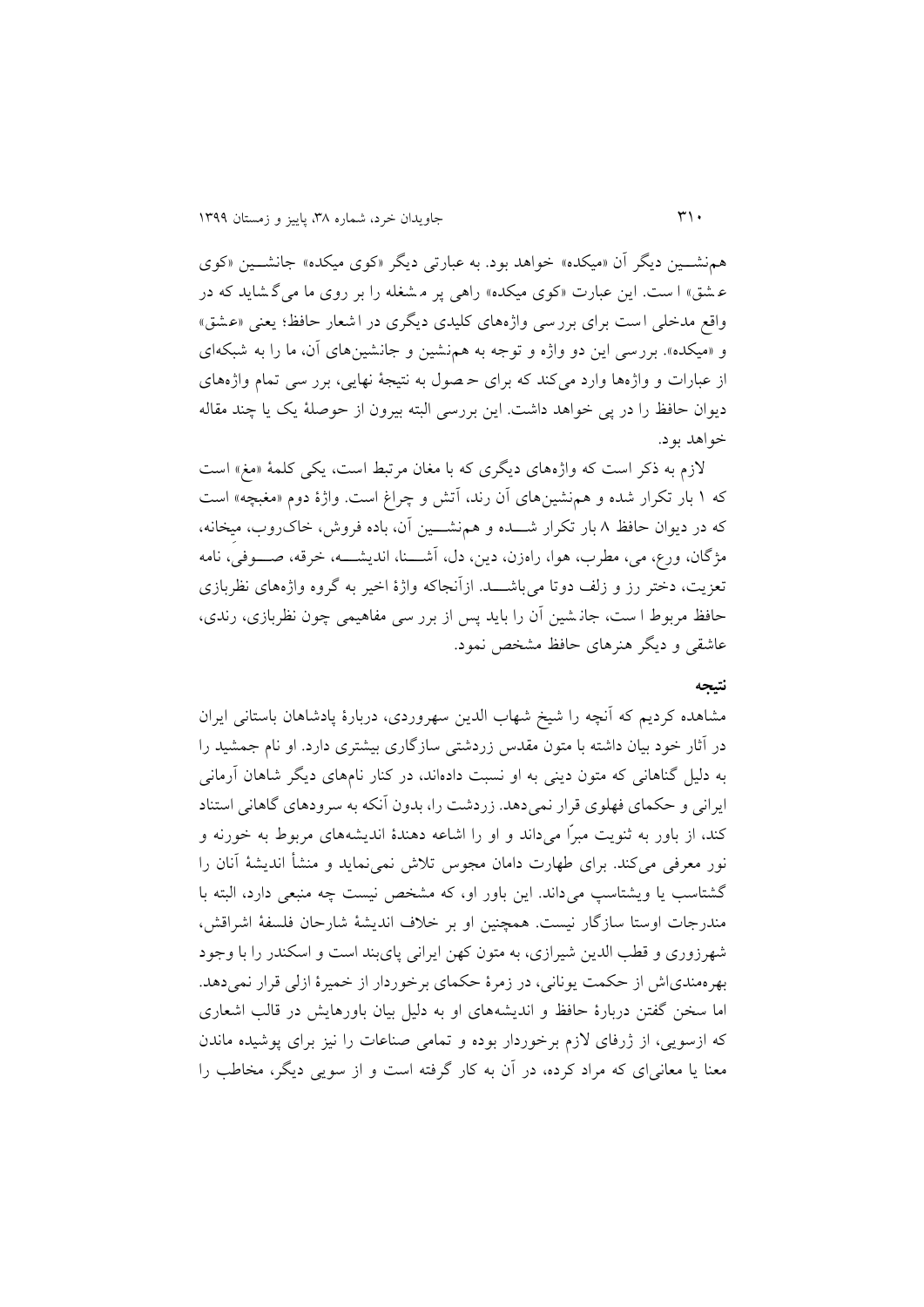مجال داده تا اگر بخواهد آنها را نمادين بیند و يا به معنای ظاهریاش پایبند باشد، به غايت دشوار است. به هر حال، مسلم است که، لسان الغیب به فرهنگ ادبی ايران بعد از اسالم وفادارتر است تا متون دينی ايران باستان. او همانند عارفان سلف خود، جام را به جم، آينه را به اسکندر و البته جام گیتی نمای را هم به کیخسرو نسبت میدهد. ظاهراً برای او موثق بودن اين انتسابها، به لحاظ تاريخی چندان مهم نبوده است. حافظ از تمام اين واژهها مدد میگیرد و در منظومة فکری خود به همة آنها نقشهای ويژهای میدهد تا مقاصد خود را که همانا بیان مشخصات مذهب رندی است، عملی سازد. هر چند از نظر عرفانی ديدگاه حافظ را هم میتوان ديدگاهی اشراقی دانست، اما- باوجود امکان آشنايیاش با ادبیات منثور پارسی در رسالههای شیخ اشراق- کامالً واضح است که حافظ انديشهای مستقل از شیخ اشراق دارد. او بیمحابا مذهب پیر مغان را مذهب خود میداند بدون آنکه دلنگران تکفیر متشرعان و متکلمان و فقهايی باشد، که بارها زيرکانه و گاه آمیخته با طنز، از روش ايشان در فهم دين و شريعت انتقاد کرده است. حکمت خسروانی اين شاعر آزاده، هر چند همسو، ولی در به کار گیری مؤلفههايش بسیار متفاوت با حکمت خسروانی شیخ اشراق است که از قضا او نیز آزادهای سرفراز و بیتوجه به دغدغههای فقیهان و متشرعان عصر خود، به نشر انديشههايش همت میگماشت و چون خلف خود قرائتی عارفانه از دين عرضه نمود. در میان اشعار حافظ البته مفاهیم مرتبط با انديشههای باستانی ايران فراوان است. اما ساقینامه مشحون از تفکرات مرتبط با باورهای مزديسنی است.

### **پینوشتها**

.9 برای آ شنايی با ديدگاه شیخ ا شراق دربارة مجوس، علت ترجیح نام خ سروانیان بر آن در ا شاره به حکمت ايرانيان و مقايســــهٔ باورهای مجوس (از نوع افراطی و غیر افراطی آن) با ديگر مذاهب ايرانی، نکن. کربن، :9813 -2 .989 ۲. «و کانت فی الفرس أُمَّةٌ يهدُونَ بِالحَقِّ وَ بِهِ کانوا يَعدِلوُن، حکماء فضــــلاء غیر مشــــبهة المجوس...» پیداست اين باور او تأويلی از آية »ومِن قَومِ موسی أُمَّةٌ يَهدُونَ بِالحَقِّ وَ بِهِ يَعدِلوُن « )اعراف: 971( است که در خصوص گروهی برگزيده از قوم بنی اسرائيل بيان شده است (نک کربن، ۱۳۹۰: ۹۸، ۱۲۹ .8 »از مراتب سه گانة نور در حکمت اشراق که نور خاطف و گذرنده است و نور ثابت )سکینه( و نور طامس که ســـالک را محو و فانی میگرداند. نور طامس به مرگ کوچک می انجامد در برابر مرگ بزرگ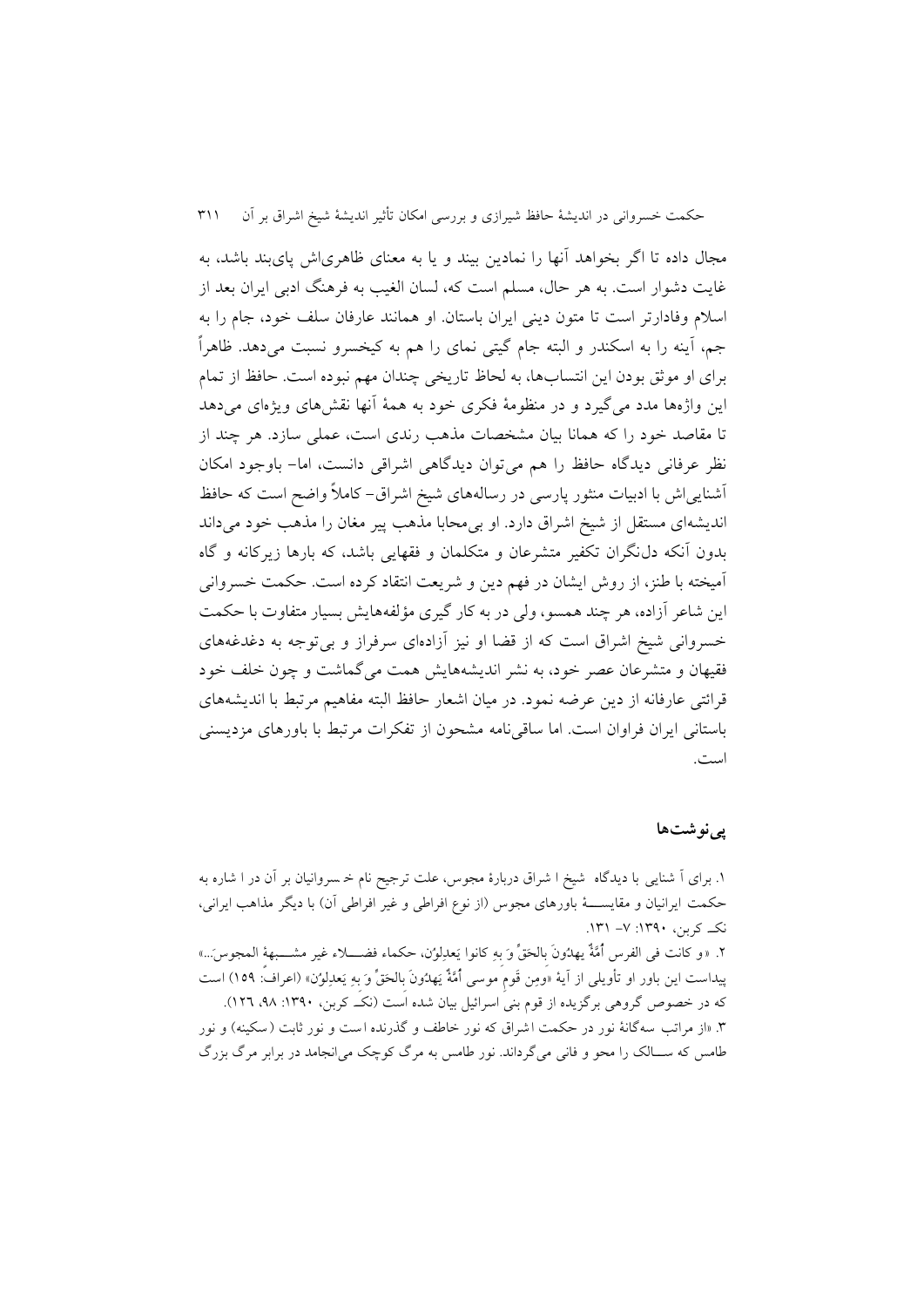در قیامت کبری که برای همة زندگان اسننت. به عبارت ديگر، مرگِ کوچس قیامتی اسننت که در نفس عارف قائم میگردد )عالیخانی، :9814 931( .4 برای آشنايی با نام شاهان پیشدادی و کیانی به »صفا، :9888 گفتار چهارم، فصل اوّل« مراجعه شود. .7 به دلیل پرهیز از اطناب پاورقیها از بیان کلیه ا شعار اجتناب کردهايم. تمامی اين ا شعار با ا ستفاده ا ز نسخة word ديوان حافظ، قابل دسترسی است. .2 کیان خرّه به ملوک خاص، تعلق داشته است. .2 در باب اسکندر، به روايت ايرانی آن، به کتاب حماسه سرايی در ايران، صص -8 742 .8 فردو سی، ا سکندر را جزو نام های کیان آورده ولی بیرونی او را سر سل سلة ا شکانیان قرار داده ا ست )نکن. صفا، :9888 748(. .1 اين عبارات را هانری کربن، شرق شناس برجستة فرانسوی به زيبايی تشرح نموده است ) نس. کربن، .)842 -876 :9813 .93 برای آشنننايی با معانی ديگری که حاورشننناسننان از اين واژه ارائه داده اند، به ادامة مطلب در دکتر دوستخواه، :9824 ،9377 مراجعه نمايید.

**منابع** قرآن کريم آذر فرنبغ پ سر فرخزاد، و آذر باد پ سر امید، **کتاب سوم دینکرد** ، دفتر دوم، ترجمه از فريدون فضیلت، چاپ نخست، انتشارات مهر آيین، تهران، 9886 آريا، دکتر غالمعلی، **<sup>آ</sup> شنایی با تاریخ ادیان** ، چاپ سنوم، مؤسنسنه فرهنگی و انتشناراتی پايا، تهران، 9881 ابراهیمی دينانی، دکتر غالمح سین، **شعاع اندی شه و شهود در فل سفة سهروردی** ، انت شارات حکمت، تهران، 9888

- **اوستتا که نترین سترودها و متن های ایرانی**، گزارش و پژوهش جلیل دوسننتخواه، دو مجلد، انتشارات مرواريد، تهران 9824
- اوشیدری ، جهانگیر، **دانشنامه مزدیسنا )واژه نامه توضیحی آیین زرتشت (** ، نشر مرکز، ت هران،
- ايزوت سو، تو شیهیکو، **خدا و ان سان در قرآن** ، ترجمه احمد آرام، چاپ پنجم، شرکت سهامی انتشار، تهران، 9889
- ايزوت سو، تو شیهیکو، **مفاهیم اخالقی- دینی**، ترجمه فريدون بدرهای، چاپ سوم، ن شر فرزان، تهران 9814،
	- جاللی مقدم، دکتر مسعود، **آیین زروانی**، تهران، 9826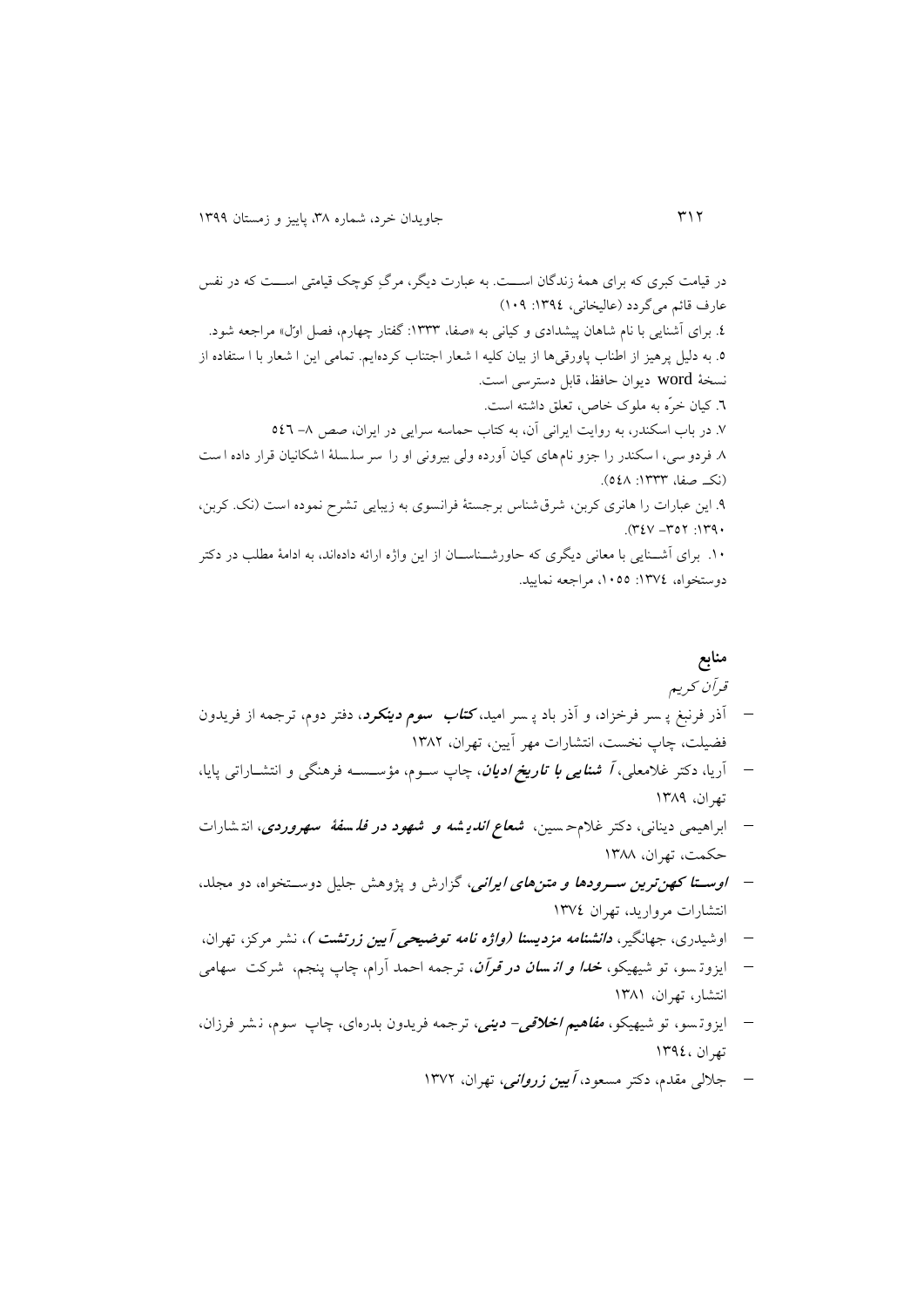- خالقی مطلق، جالل، »**کیخسرو و کوروش** «، ايران شناسی، شماره ،67 ،9824 صفحات -923  $\lambda$ 
	- دادگی، فرنبغ، **بندهش**، گزارنده مهرداد بهار، انتشارات توس، تهران، 9821
- دوسننتخواه، جلیل، »**پیوستت**«، اوسننتا مجلد دوم، انتشننارات مرواريد، تهران ،9824 صننفحات  $197 - 1.97$ 
	- دهخدا، علی اکبر، **لغتنامه**، نسخة اينترنتی
	- **دیوان حافظ،** بر اساس نسخه قزوينی- غنی. نسخه الکترونیکی word
- سننهروردی، شننهاب الدين، **حکمة اإلشتراق**، ترجمه و شننرخ از دکتر سننید جعفر سننجادی، انتشارات دانشگاه تهران، تهران، 9822
- سهروردی، شهاب الدين، **مجموعة م صنّفات شیخ ا شراق** ، مجلّد نخ ست و دوم، ت صحیح و مقدمه هانری کربن، مؤســســه مطالعات و تحقیقات فرهنگی (پژوهشــگاه)، چاپ دوم، تهران،  $1507$
- سهروردی، شهاب الدين، **مجموعة م صنّفات شیخ ا شراق** ، مجلّد سوم، ت صحیح، تح شیه و مقدمه سید حسین نصر، مؤسسه مطالعات و تحقیقات فرهنگی (پژوهشگاه)، چاپ دوم، تهران،  $1507$
- سنهروردی، شنهاب الدين، **مجموعة م صنّفات شیخ ا شراق** ، مجلّد چهارم، تصنحیح نجفقلی حبیبی، پژوهشگاه علوم انسانی و مطالعات فرهنگی، تهران، 9883
- شهر ستانی، ابوالفتح محمد بن عبدالکريم، **الملل و النحل**، الجزءان، تحقیق محمد سید کیالنی ، دارصعب، بیروت، 9432هن ق- 9182م
- صننفا، ذبیح اهلل، **حماستته ستترایی در ایران**، از قديمترين عهد تاريخ تا قرن چهاردهم هجری، مؤسسه مطبوعاتی امیر کبیر، تهران، 9888
- عالیخانی، بابس، **سهروردی و ایران با ستان** ، تلخیص و توضنیح مجلد دوم کتاب »اسنالم در سرزمین ايران» نو شتهٔ هانری کربن، ترجمهٔ ر ضا کوهکن و زينب پودينه آقايی، ۱۳۹۸، نسخه pdf
- عالیخانی، بابس، »**خمیرة ازلی در نزد سهروردی و رنه گنون** «، جاويدان خرد، شماره ،62 بهار و تابستان ١٣٩٤، صفحات ١١٢- ٩١
	- فتی، هوشنگ، **حافظ، اشراق و شیخ اشراق**، نويد شیراز، شیراز، 9881
- فردوسی، حکیم ابوالقاسم، **شاهنامه فردوسی** ، چاپ هفتم، مؤسسه انتشارات امیر کبیر، تهران،  $1479$